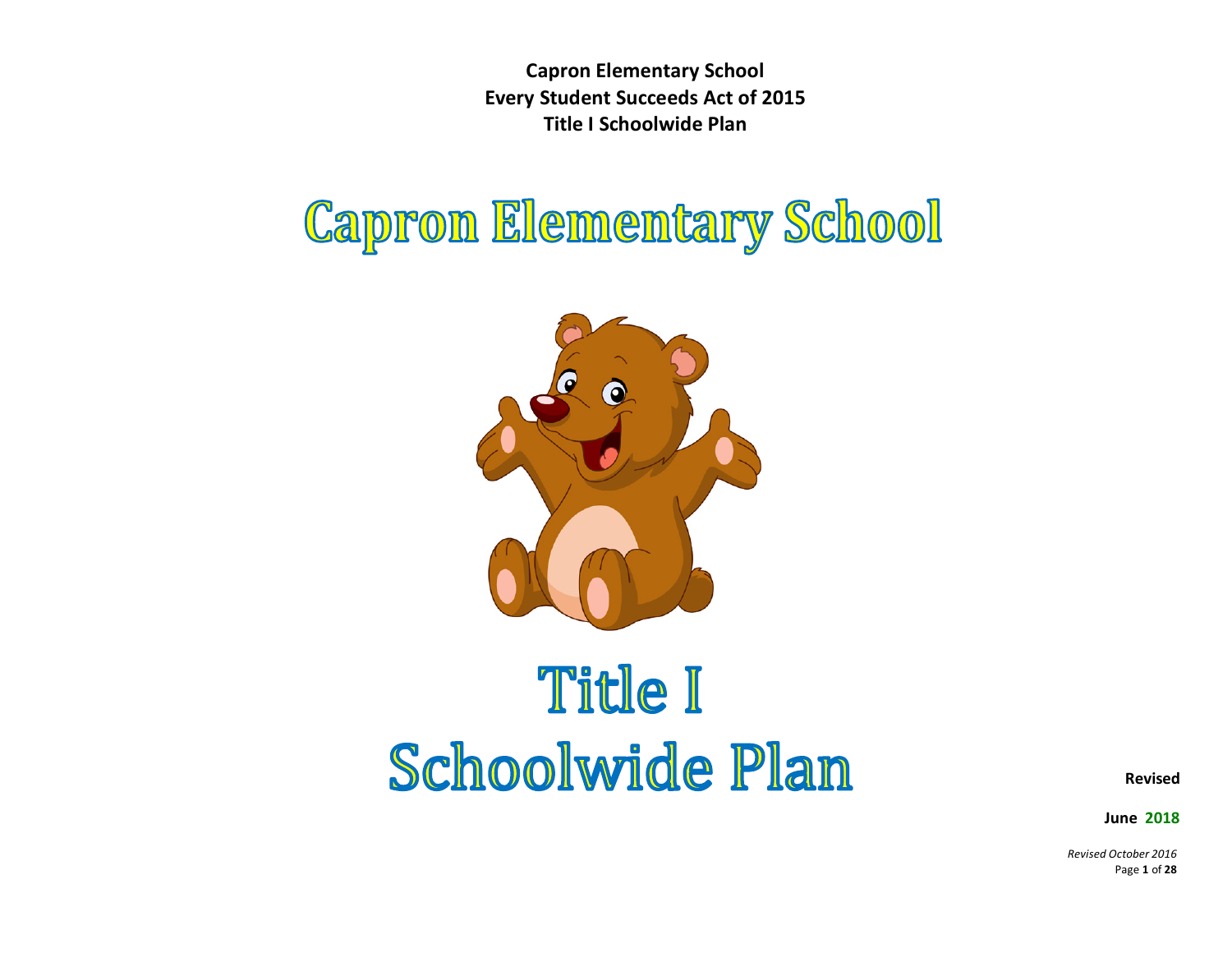**Division Name:** Southampton County Public Schools **School Name:** Capron Elementary School **Date:** June 2018 **Select One: Initial Plan X Revision** 

**Component 1** §1114(b)(6):

A comprehensive needs assessment of the entire school that takes into account information on the academic achievement of children in relation to the challenging state academic standards, particularly the needs of those children who are failing, or are at-risk of failing, to meet the challenging state academic standards and any other factors as determined by the local educational agency.

Evidence: A systematic effort involving multiple stakeholders to acquire an accurate and thorough picture of strengths and weaknesses of the school community, thus **identifying student needs** through a variety of information-gathering techniques. A **data analysis summary** must be included which incorporates benchmarks used to evaluate program results. The results of your data analysis must guide the reform strategies that you will implement to improve instruction for all students.

#### **1. Narrative:**

#### **Comprehensive Needs Assessment of entire school based on information on the performance of children in relation to the state content and performance standards.**

Capron Elementary School is located in western Southampton County, Virginia. It is a rural area on Route 58 between the two small cities of Emporia and Franklin (each are approximately 15 miles from the school). The school serves Pre-kindergarten through fifth grade students with an enrollment of 195. There is one small mobile home park and no public housing in the district. Most of the families live in single-family housing. Adequate housing continues to be one of the community's major concerns.

The Southampton Correctional Center is the major employer in the area. Agriculture is the main occupation of the district. All of the students ride buses to school. The free and reduced lunch participation rate is 65%. This is the second highest percentage of any school in Southampton County. The school also provides a breakfast program. Minorities account for 48% of the school population.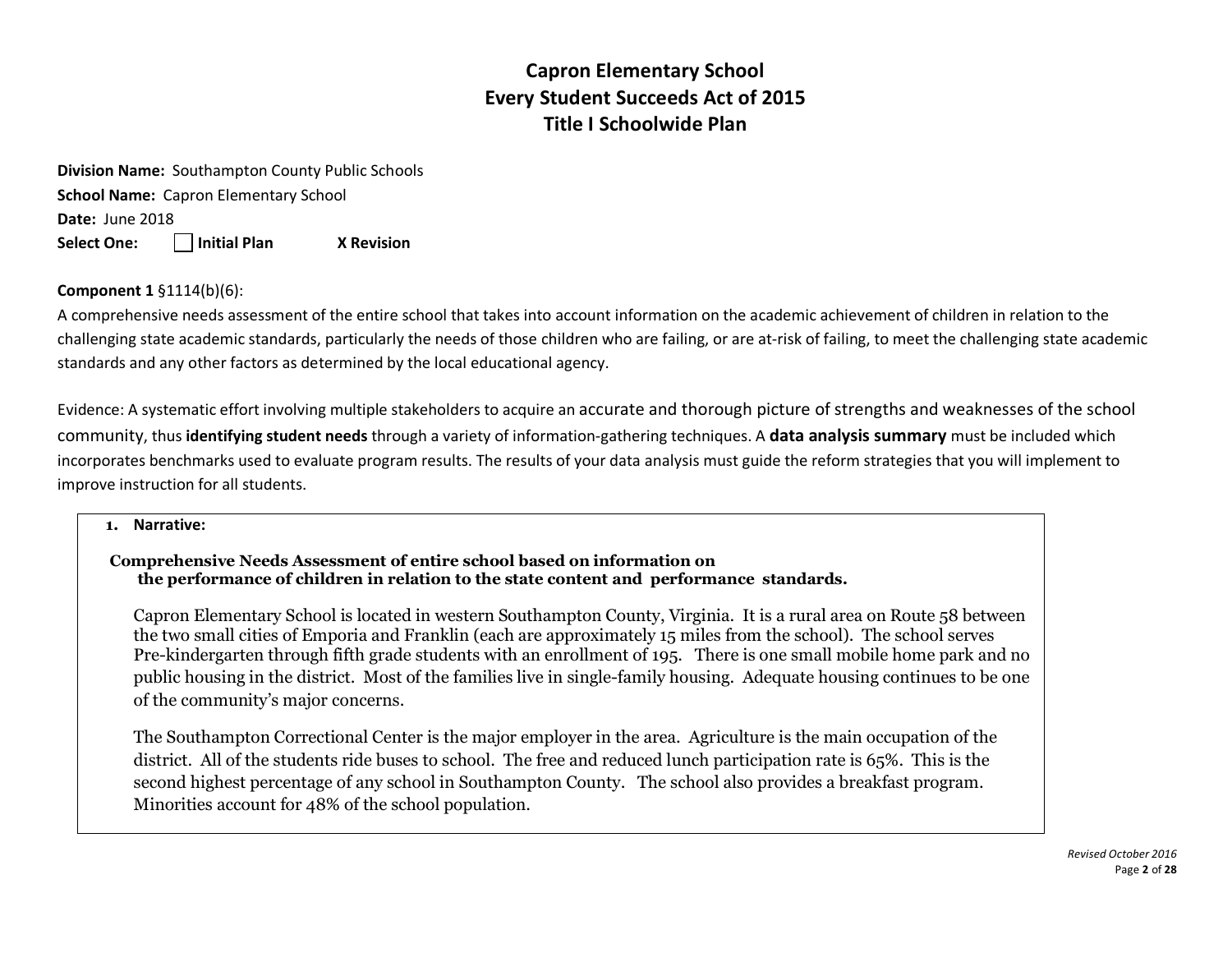Virginia Standards of Learning (SOL) Assessments for 2018 for English (reading and writing) and mathematics showed average scores for the third grade level. Of the 32 third graders tested, 3 scored pass/advanced, 22 scored pass/proficient, and 7 scored fail/does not meet the standard in Reading.

In Mathematics, 2 scored pass/advanced, 26 scored pass/proficient and 4 scored fail/does not meet the standard. Of the 35 fourth graders who took the 2017-2018 SOL test, 3 scored pass/advanced, 28 scored pass/proficient, and 4 scored fail/does not meet the standard in Reading. In Mathematics, 3 scored pass/advanced, 26 scored pass/proficient, and 6 scored fail/does not meet standard. For Reading, 6 were advanced, 18 were proficient, and 6 failed for the 30 fifth grade students. For Math in fifth grade, 7 were advanced, 18 were proficient and 5 failed.

Areas of concern for students at Capron Elementary School are reading comprehension, critical thinking skills, phonics, fluency, basic writing skills, basic math facts, math problem solving, and measurement.

 **Schoolwide reform strategies that provide opportunities for all children to met the advanced and proficient levels of student performance; use effective instructional strategies; address the needs of all children in the school; and are consistent with the state and local plans.**

#### **School-wide Goals**

#### **Goal 1: Increase student achievement in Reading**

All students will show an improvement in reading comprehension, critical thinking skills, fluency, and phonics as measured by Virginia testing programs and the AMO guidelines stated in the Every Child Succeeds Act.

#### **Goal 2: Increase student achievement in Math**

All students will show an improvement in mathematics in the areas of basic skills, measurement, and problem solving skills as measured by Virginia state testing programs and the AMO guidelines stated in the Every Child Succeeds Act.

#### **Goal 3: Increase student achievement in Writing**

All students will show an improvement in writing proficiency through the knowledge of basic writing skills as measured by the AMO guidelines stated in the Every Child Succeeds Act.

#### **Goal 4: Increase student achievement and performance in four content areas through differentiated**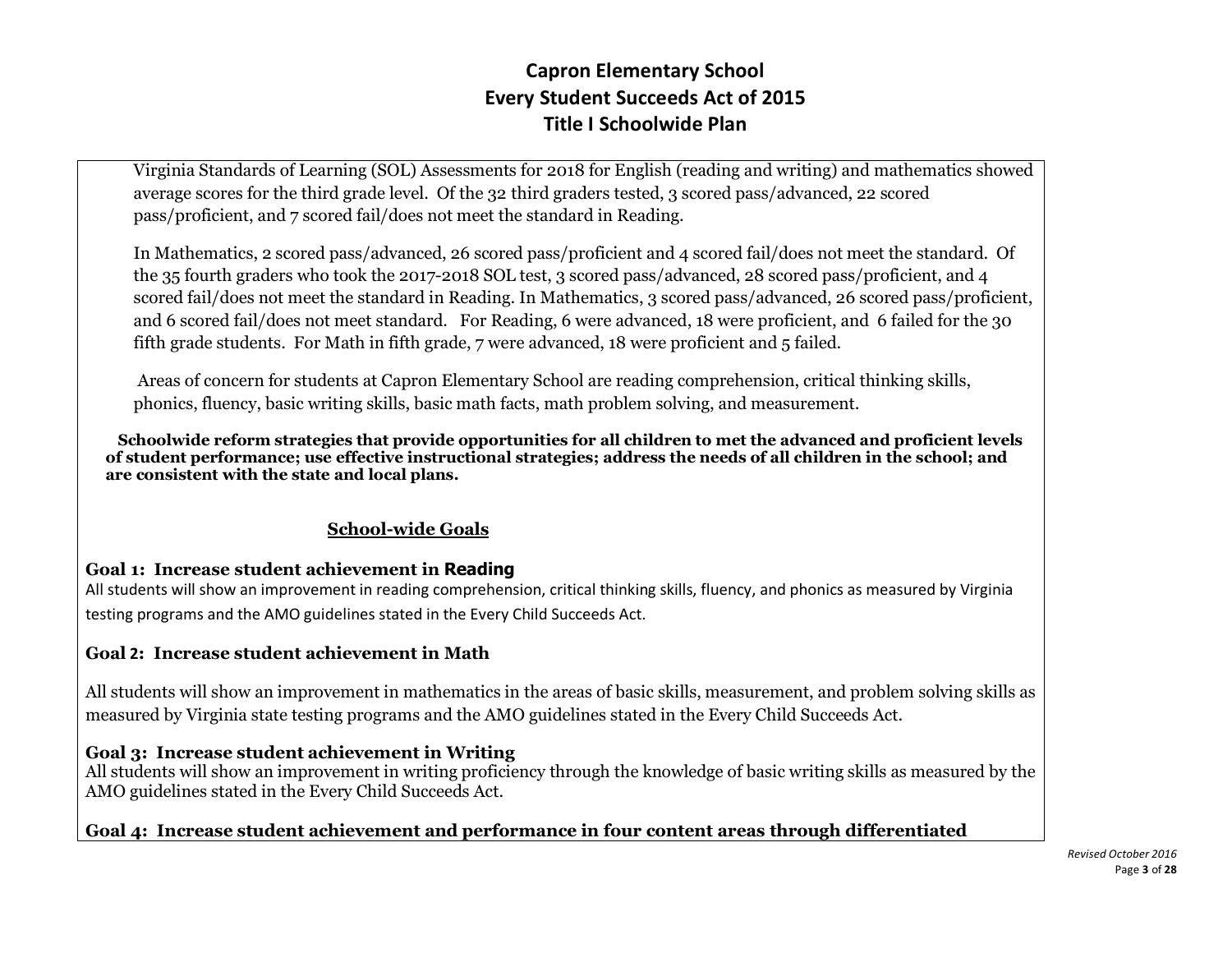#### **instruction.**

All students will show an improvement in the four content areas through differentiated instruction in the classrooms designed to meet the learning needs of every child as stated in the Every Child Succeeds Act.

**Budget Implications:** 

**Benchmark/Evaluation:**

#### **Component 2** §1114(b)(7)(A)(i):

Provide a description of **schoolwide reform strategies that provide opportunities for all children**, including each of the *subgroups of students* (as defined in section 1111(c)(2)) to meet the challenging state academic standards.

Evidence: Scientifically-based research strategies based on identified needs and designed to raise the achievement level of all students on content standards. Provide information on how the selected strategies will increase student achievement in underperforming subgroups, if applicable. Include a description of how the reform strategies will be evaluated for effectiveness.

**Narrative:** Reform Strategies for:

#### **Goal 1: Increased Student Achievement in Reading**

The Capron Elementary School plan is based on the philosophy that children are best served with a balanced approach to the teaching of reading. This plan follows the same criteria established by the Southampton County Public Schools Comprehensive Reading Plan. Teachers need a blend of strategies and methods that include phonemic and basic skill instruction as well as a rich literature environment. To ensure that balanced literacy is occurring, classroom teachers will devote two hours daily to the instruction of reading and language arts. During these two hours, areas such as comprehension, critical thinking, phonics and fluency will be taught. The language arts block will be divided up into four areas: whole group instruction, small group instruction, word study, and writing which will be included in the 2018-2019 schedules for teachers.

Whole group instruction will be used for teaching group activities such as comprehension strategies using the Houghton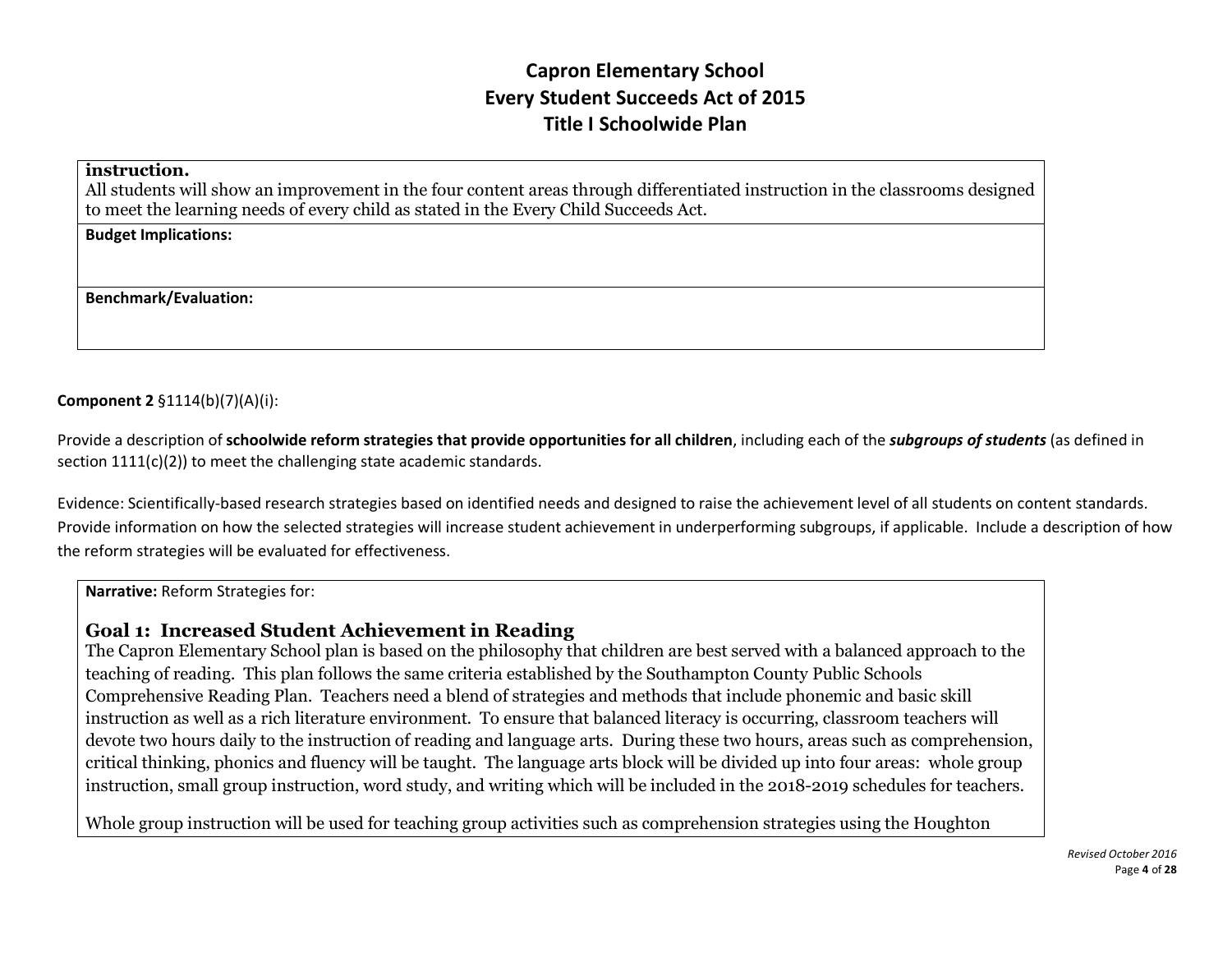Mifflin Harcourt Reading Series and modeling the activities. The reading specialist and paraprofessional will also assist teachers during this time by assessing reading behaviors of students, modeling whole group activities, and assisting with testing procedures.

Whole group instruction will be used to address the four reading components in our balanced literacy program:

- a. Shared Reading involves reading in unison, with children joining in with teacher on refrains and in multiple readings. It includes big books, poems, songs, story charts and individual copies of the same story.
- b. Guided Reading teacher selects and introduces new books or selections appropriate to students' instructional levels. The teacher directs the children to read the whole text to themselves,

and follows up with discussion and direct teaching of reading skills and strategies.

- c. Read Alouds teacher selects the books and reads aloud on a daily basis to foster within children a love of literature.
- d. Independent Reading children read to themselves or with partners. The reader independently solves problems while reading for meaning.

Small group instruction will be used for teaching small group activities such as guided reading groups, differentiated instruction activities, and tiered learning. The reading specialist and paraprofessional will assist teachers during this time by assisting with small reading groups and with learning groups (skill groups). According to the book Supporting Struggling Reader and Writers - Strategies for Classroom Intervention by Dorothy S. Strickland, Kathy Ganske and Joanne K. Monroe, research states that small group instruction is imperative for learners who experience difficulty in reading and writing. Small group instruction allows the teacher the advantage of targeting specific group members, observing and monitoring the needs of the individual readers.

Word study instruction will be used for teaching phonics, fluency, and vocabulary. According to the National Reading Panel, these areas are extremely important in teaching children to read. During this time the teacher will use the Houghton Mifflin Harcourt Reading series activities and many of the other activities indicated in the Phonics/Fluency portion of this plan.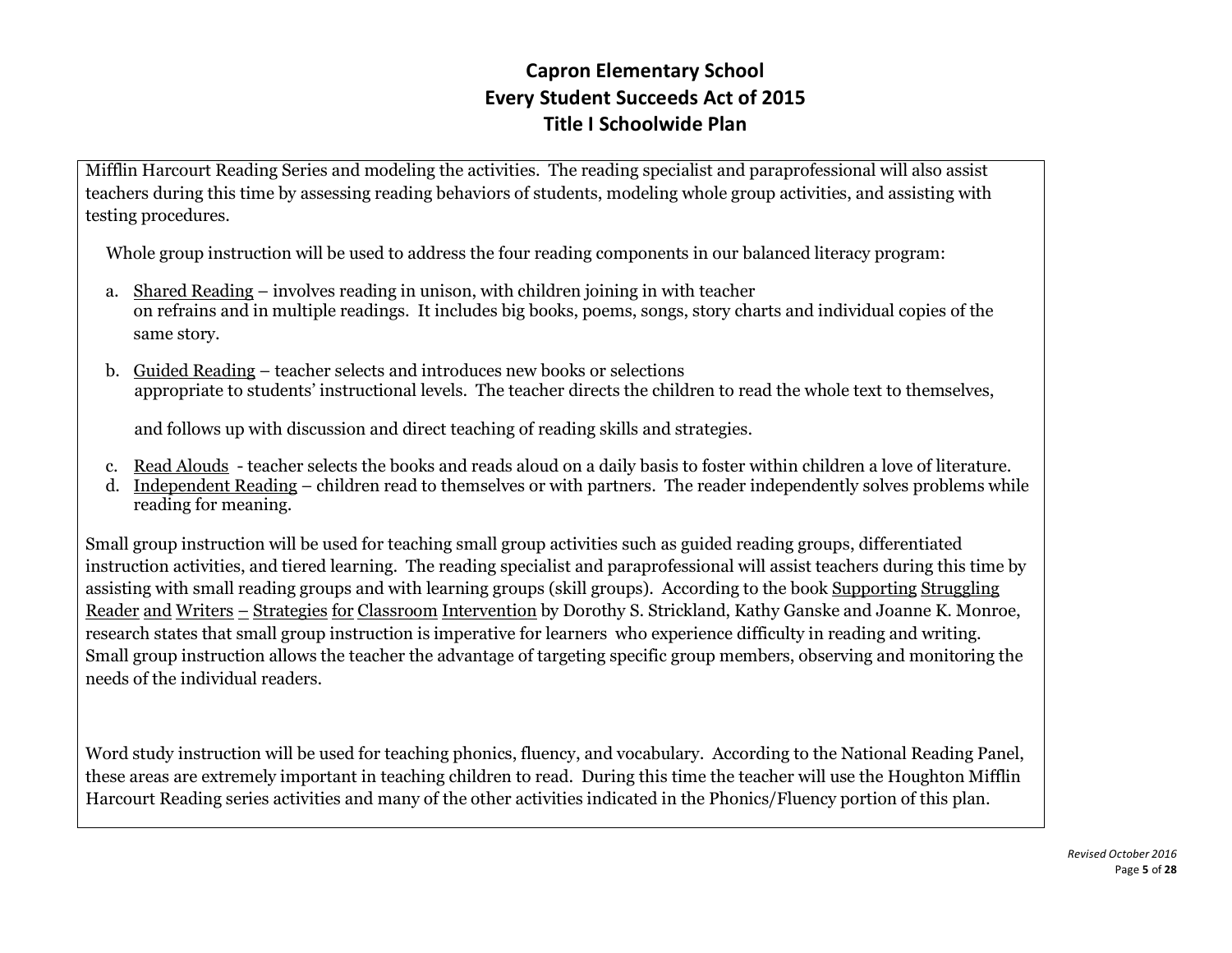**IXL** - an immersive K-12 online **learning** experience that provides comprehensive, standards-aligned content for math**,** language arts, science, and social studies.

**Kahoot**! - a free game-based learning platform that makes it fun to learn – any subject, in any language, on any device, for all ages. **ThinkCentral** - a Houghton Mifflin Harcourt (HMH) Web site that provides access to digital materials associated with HMH products for K-6.

**Study Island** - a leading academic software provider of standards-based assessment, instruction, and test preparation e-learning programs.

**SciLearn** – a reading and language intervention program for struggling readers and English Language Learners.

**Reading Eggs** - an online reading program that helps children learn to read through reading lessons, phonics games and books.

#### **Comprehension/Critical Thinking**

Teachers will use strategies, programs, and activities indicated in this section during the allotted whole group instruction time. Reading comprehension and critical thinking are essential not only to academic learning in all subject areas but to lifelong learning as well. Improving comprehension and creating strong minds are very important focuses for teachers at Capron. In order to effectively teach comprehension and ensure success for all students several strategies and programs will be utilized. Research based programs such as the Houghton Mifflin Harcourt Reading Series and Accelerated Reader will be used by classroom teachers on a daily basis.

The Houghton Mifflin Harcourt Series is a set of six theme-based analogies – one for each six weeks of school. There are nine stories in each book. Spelling, language arts and phonics are integrated within the stories. The series also offers skills tests, holistic tests, home-school connections, practice books, spelling books and a multicultural handbook.

Renaissance learning offers the program Accelerated Reader. Accelerated Reader is a research based program for PreK – Grade 5 students to increase the volume, quality and enjoyment of reading. The Accelerated Reader program challenges all readers to read quality literature at their own level.

The Accelerated Reader program goals:

- Create measurable growth in student reading ability
- Help students become independent, self-directed readers and learners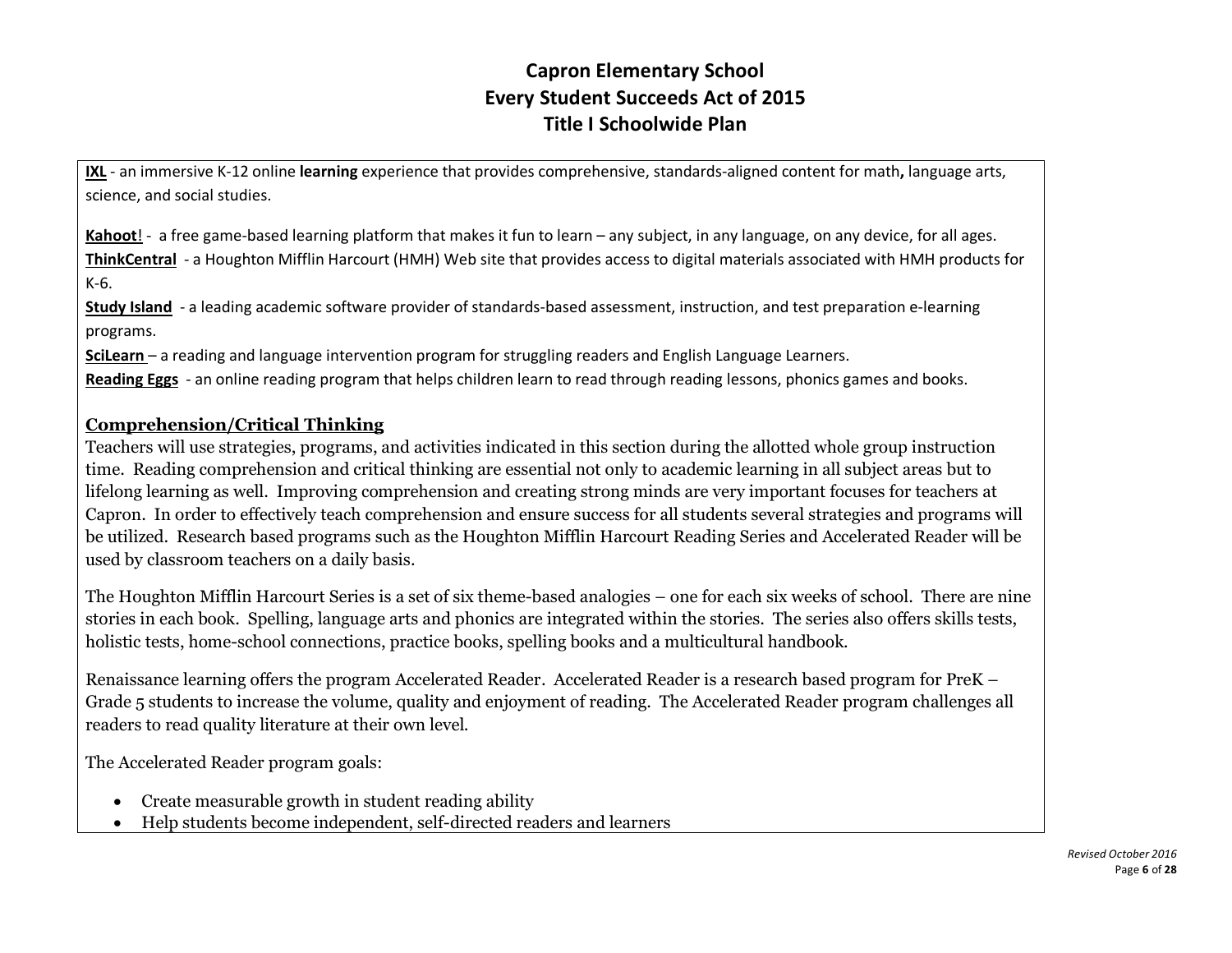• Make reading fun and help students develop a lasting love of reading

## **How Accelerated Reader Works**

**Book Selection and Reading** – The independent reading level is listed by grade level format and helps to guide the student's choice of books. Students choose an appropriate book on their reading level to read.

**Quizzes** – Students take a comprehension quiz after each book has been read. The quizzes are designed to determine the level of understanding that the student has received from reading the book. Goals are set in points that are earned when students read books and successfully pass quizzes which result in obtaining prizes.

Teachers will use the Accelerated reader program on a daily basis and monitor student progress through reports that are assessable.

Teachers will also have many other research based strategies to choose from to incorporate into the daily instruction of comprehension. Strategies included are:

1. Teachers will teach the comprehension strategies known as the *Big 6* during

The whole group instruction time. The Bureau of Education and Research

states that these six strategies are the most effective comprehension

strategies to teach. The strategies are predicting, questioning, thinking,

aloud-teacher and student, using text structure, using visual

representations of text and summarizing. Teachers will continue

reinforcing these strategies throughout the year.

2. Teachers will use research based strategies from Robert Marzano's Classroom Instruction that Works – Research Based Strategies for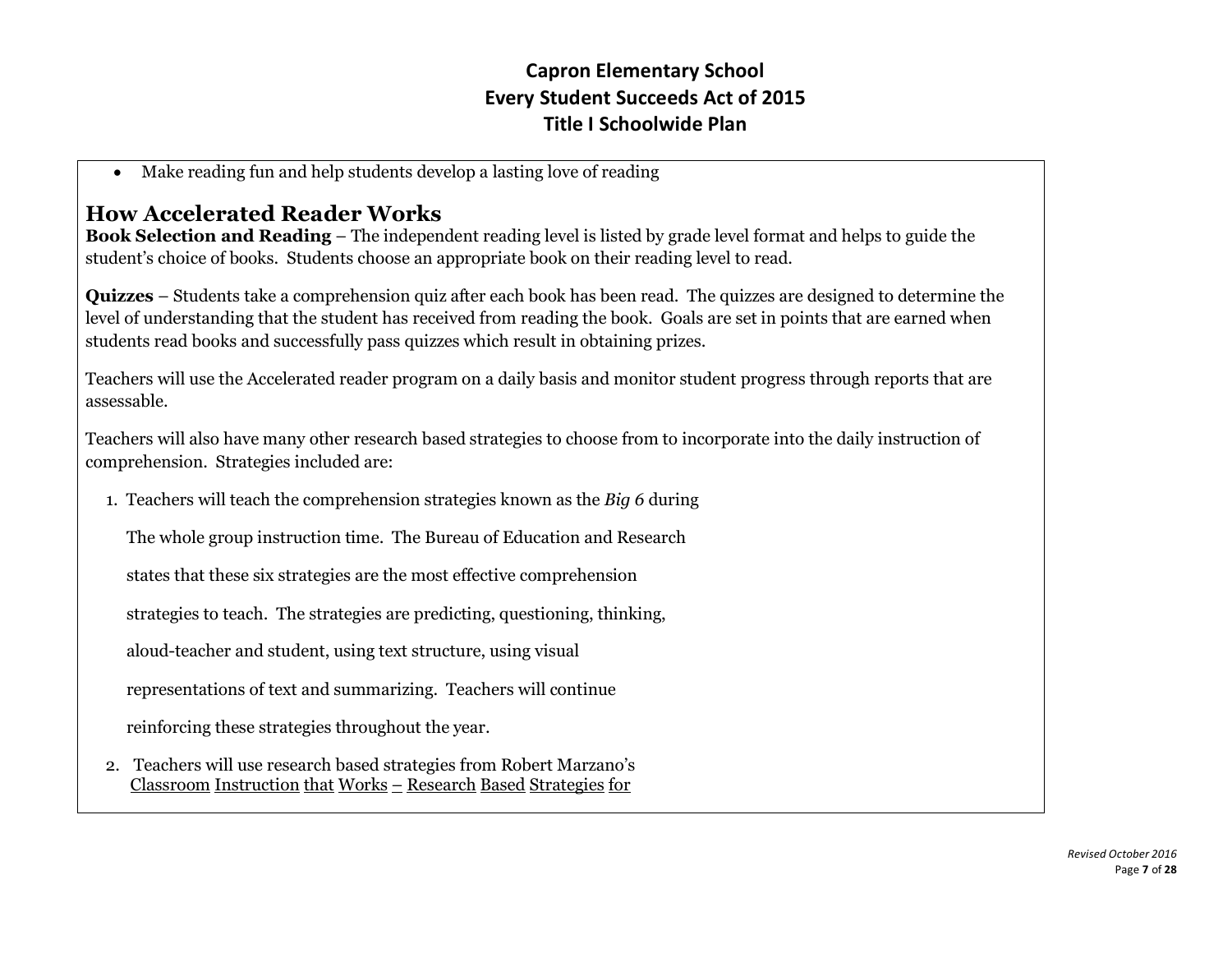Increasing Student Achievement. Strategies include graphic organizers,

identifying similarities and differences and cooperative learning.

- 3. Teachers will model **all** strategies and activities for the students.
- 4. Teacher will allow time for sustained silent reading daily. DEAR (Drop Everything and Read) time will be at least 10-15 minutes daily with the teacher modeling as well.
- 5. Teachers will use research based strategies from Critical Literacy -Enhancing Students' Comprehension of Text by Maureen McLaughlin and Glenn L. DeVoodgd.

## **Phonics/Fluency/Vocabulary**

Teachers will use strategies, activities, and programs indicated in this section during the allotted word study block.

Teachers will use a variety of programs and strategies to increase phonics skills and fluency in grades PreK-5. Strategies, activities, and programs that will be used during this time are: Houghton Mifflin Harcourt Reading Series, Making Words, Word Sorts, Word Wall activities, Word Study notebooks, and activities from the Book Words Their Way, Read Alouds, Repeated Readings and the use of Listening Centers.

The **Houghton Mifflin Harcourt Reading Series** offers many activities to incorporate phonics instruction into daily instruction. Some of the many activities included in the reading series are poems, phonics take home readers, and activity sheets. The phonics activities coincide with the reading story for the week.

Another activity that will be used to increase fluency and phonics is **Making Words** by Patricia Cunningham and Dorothy Hall. Making Words is a multilevel, hands-on developmentally appropriate spelling and phonics activity. Making Words is an activity in which students are given some letters and use these letters to make words. The students make approximately fifteen words, beginning with two letter words and continuing with six, seven, and even eight letter words. It is a hands-on activity that students can discover letter-sound relationships and learn how to look for patterns within words. Research conducted by Goswami & Bryant that supports spelling patterns, suggests that once children have some words which they can read and spell, they use these known words to figure out unknown words.

Teachers will use many of the activities in the book Words Their Way: Word Study for Phonics, Vocabulary, and Spelling Instruction written by Donald Bear, Shane Templeton, Marcia Invernizzi and Francine Johnston. Some of the activities that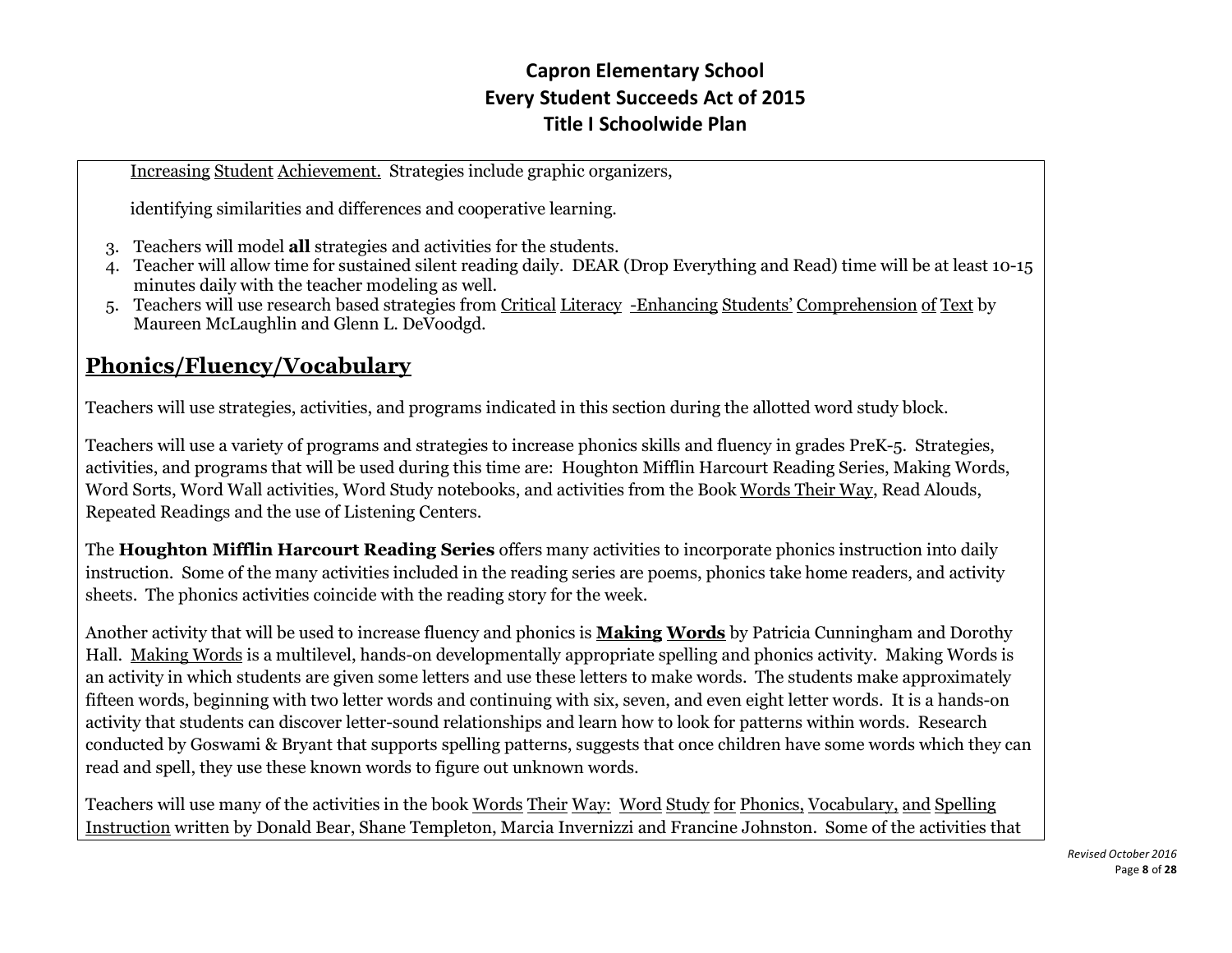are in this book are sorting activities and word study notebooks.

Word Sorts enable students to practice and reinforce word work in a fun and different format. Students learn classification skills so they can group words according to spelling, meaning, endings, sound patterns, and many other shared properties. The book entitled Words Their Way: Word Study for Phonics, Vocabulary, and Spelling Instruction written by Donald Bear, Shane Templeton, Marcia Invernizzi and Francine Johnston exposes teachers to word sorts as a research based program that involves active exploration and examination of word features that are within a child's stage of literacy development. Teachers will use this activity during the word study block of time to teach word skills. In addition to Word Sorts there is also Picture Sorts for younger children that follows the same principle but uses beginning sounds for early learners.

Word Study notebooks are designed to help the student keep track of word activities done such as word sorts, drawing and labeling, letter substitutions, writing sentences, and words from word hunts.

1. Word sorts- Students write the words into the same categories developed during hands-on sorting. Key words are used as headers for each column.

2. Drawing and labeling- Students select ten words to draw and label. Students enjoy the opportunity to illustrate words with simple drawings that reveal their meanings.

3. Changing a letter (or letters) to make new words- Initial letters might be changed to make rhyming lists. Example using the word black, a student might make the words stack, quack, track, etc.

4. Writing sentences- Ten words are selected to use in sentences. This activity helps with vocabulary and words with multiple meanings, homophones, etc.

5. Word hunts- Students can do a word hunt for the particular word sort in trade books, textbooks, etc. and add these words to the sorts in the notebook.

Word Walls and Picture Walls help children to develop critical reading and writing skills and strategies to provide ongoing support in reading and writing. Teachers will use word walls to help students learn high frequency words, sight words, new vocabulary, and any new or important words learned through daily classroom instruction. The word walls will be an ongoing activity throughout the school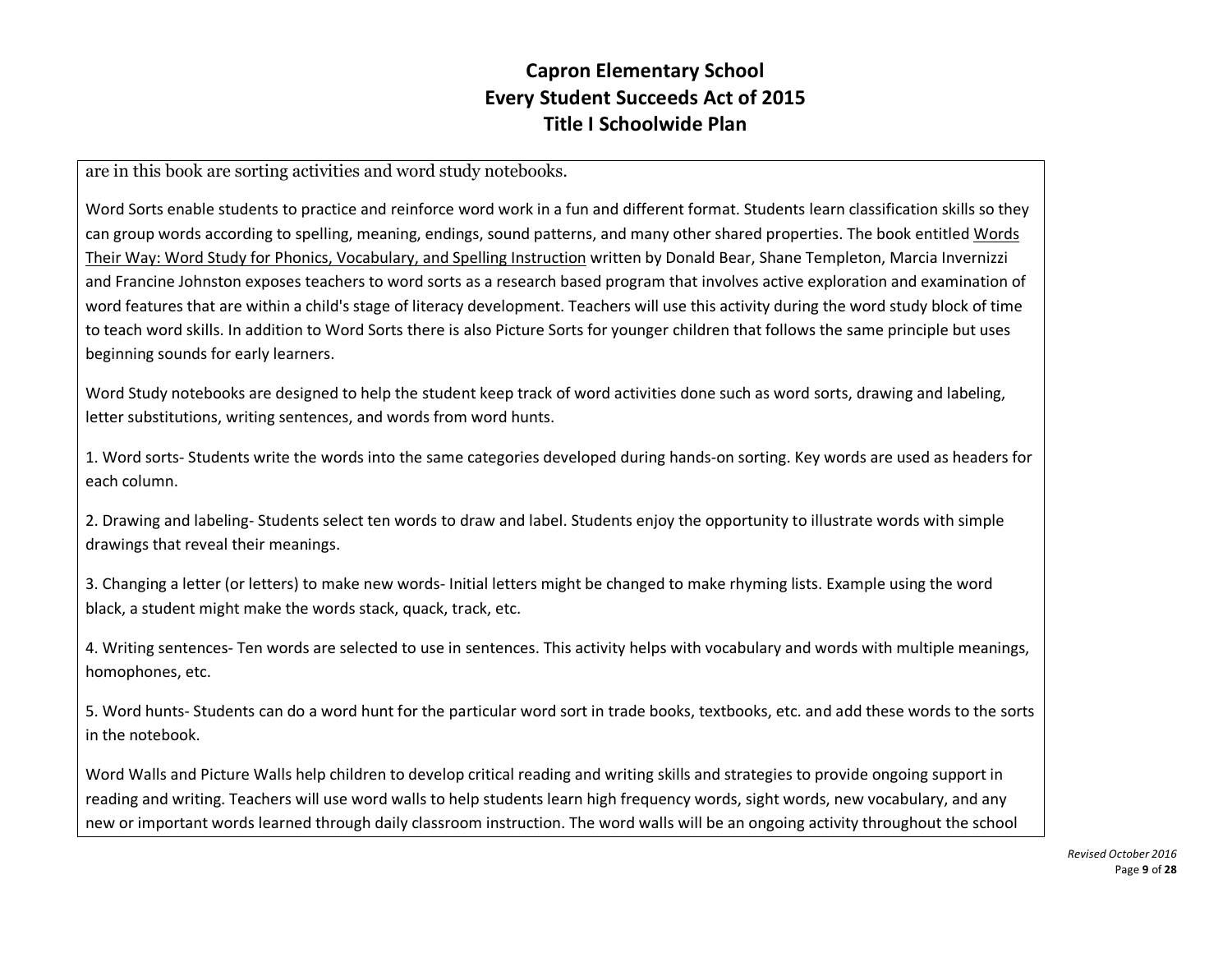year and will remain visible for all children in the classroom to see. Picture walls will be used for younger children.

Read alouds will be done on a regular basis to expose students to fluent reading. Repeated readings refer to reading selected text numerous times. Teachers will use both read alouds and repeated readings frequently. Listening centers will also be used to help students with hearing the text read correctly and fluently.

Paired Reading (Buddy Reading) – a research based fluency strategy used with readers who lack fluency. Students who are more fluent are paired with less fluent readers to read aloud to each other.

#### **Assessments**

PALS (Phonological Awareness Literacy Screening) is an assessment tool that will be used to determine individual phonics needs of the students. The teacher will use the PALS assessment to meet individual phonics and literacy needs. The PALS screening will be given in the fall and in the spring to students in Pre-K through grade 5.

Qualitative Reading Inventory (QRI) – an assessment of reading skills that requires students to partake in word identification, oral reading tests and the answering of comprehension questions. It targets areas such as word identification, fluency and comprehension.

Student Growth Assessments

Interactive Achievement is committed to providing student performance data that allow teachers to determine where they are in relation to their goals. These IA tests are given weekly to measure progress of learning. These assessments are integrated with the Flanagan assessments.

STAR Reading is a computer-adaptive assessment used for screening, progress monitoring and diagnostic assessment of students.

Benchmark tests will be given at the end of each nine weeks to assess comprehension.

SOL tests will be given in the spring to students in the testing grades to assess reading.

#### **Goal 2: Increase student achievement in Math**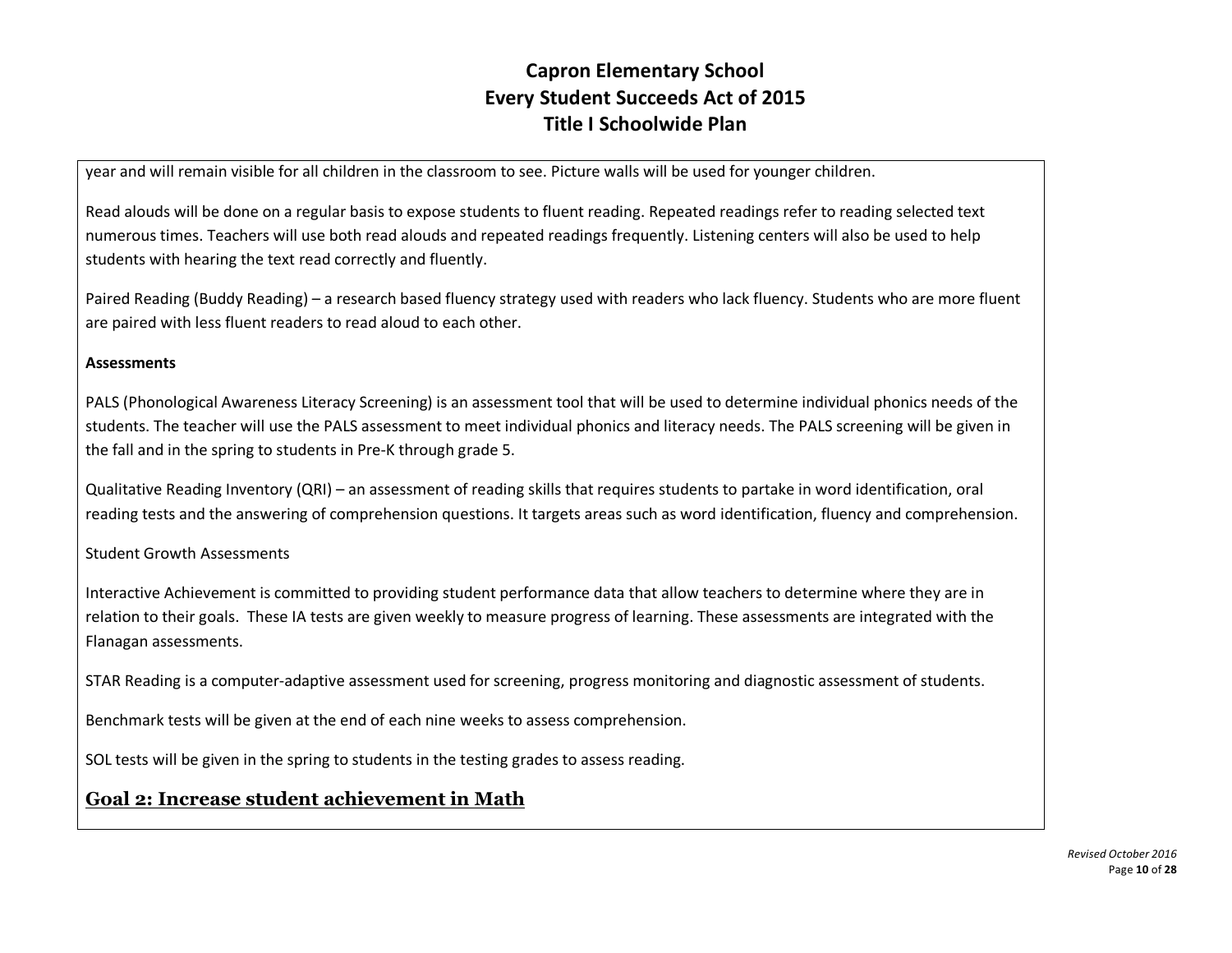Teachers will teach mathematics for a minimum allotted time of ninety minutes each school day. During the ninety minute instructional block teachers will follow the set pacing guide for the SOL objectives for his/her particular grade level. The teachers will use the textbook series purchased for the county to teach the SOL objectives in addition to hands-on materials, math manipulatives, and any other materials to aid in teaching the math Virginia Standards of Learning objectives.

The math focus areas of need are basic facts instruction, measurement instruction, word problem instruction, and math vocabulary instruction.

Basic facts instruction will be a daily review of about 10-15 minutes of the allotted math time. During this time teachers will review basic facts and give basic fact drills. The drills can be in the form of paper/pencil, games such as Bingo, flash card activities, use of manipulatives, or computer games. Teachers in grades one and two will review daily one digit addition and subtraction facts with the students using one or more of the previous drills. Teachers in grades three and four will review daily one digit multiplication and division facts with the students using one of more of the previous drills.

Measurement instruction by teachers will be on going throughout the school year. Teachers will use measurement in science experiments during the year and as homework review. Hands on manipulatives or everyday items will be used to teach measurement. Items considered everyday are milk jugs, measuring cups, scales, food items, etc. Students need to be actively involved when learning measurement. Teachers will use visual displays and model activities for the student as well.

Word problem instruction will be on going throughout the school year as well. Solving problems is a significant part of everyday life. Students need to be able to solve problems independently and understand what is being asked. Teachers will teach problem solving by using graphic organizers, teaching key words, using games, using centers, and using problem solving strategies within all subject areas. Teachers in fourth and fifth grade will also utilize the Accelerated Math program to teach and reinforce problem solving skills.

Math vocabulary is also a significant part of math instruction. Students must understand the vocabulary for the math problems they are trying to solve.

Teachers can teach math vocabulary through the use of word walls, hands on activities, math visuals, and word files. Word walls can be used to reinforce new math concepts and as a daily review of needed vocabulary. Hands on activities and math visuals will enable the student to fully understand new math concepts. Word files or word notebooks can be used to document all new math vocabulary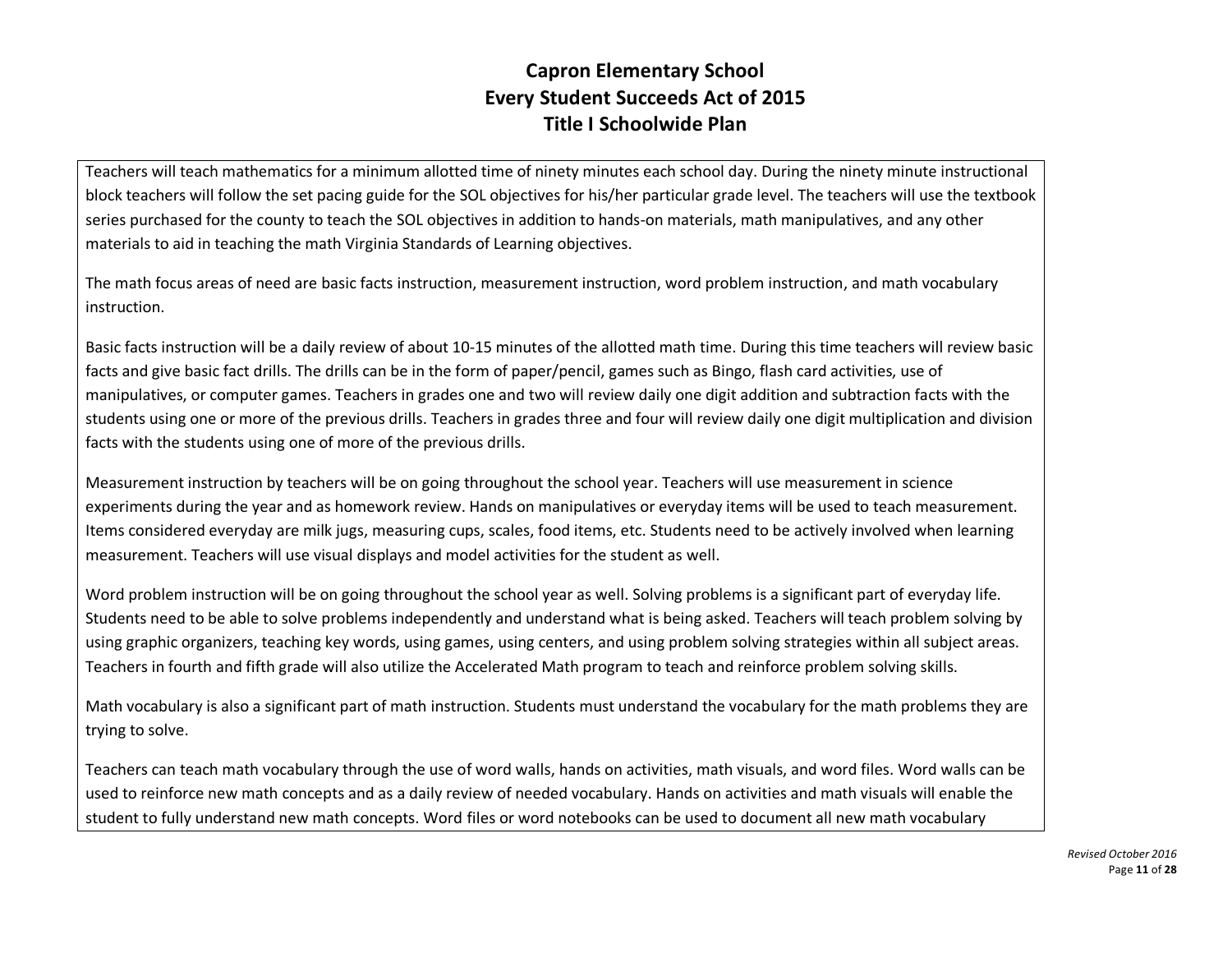learned so students will have a ready reference.

Cortez Math Lab – is a research-based program to enhance math instruction that is provided twice a week for Grades 3-5.

IXL - an immersive K-12 online **learning** experience that provides comprehensive, standards-aligned content for math**,** language arts, science, and social studies.

**Kahoot**! - a free game-based learning platform that makes it fun to learn – any subject, in any language, on any device, for all ages!

**ThinkCentral** - a Houghton Mifflin Harcourt (HMH) Web site that provides access to digital materials associated with HMH products for K-6.

**Study Island** - a leading academic software provider of standards-based assessment, instruction, and test preparation e-learning programs.

#### **Assessments**

Benchmark tests will be given at the end of each nine weeks to assess math material taught during the nine weeks.

Student Growth Assessments

Powerschool Assessments

Checkpoints and weekly assessments are completed in Interactive Achievement for grades 2-5.

Cortez Math – Monthly reports used for assessments

SOL tests will be given in the spring to students in grades 3-5 in the area of mathematics.

#### **Goal 3: Increase student achievement in writing**

Teacher will teach writing concepts in the allotted time for writing during the language arts block. Students need to have many opportunities to practice writing and teacher modeling is extremely important. Teachers need to model every writing activity required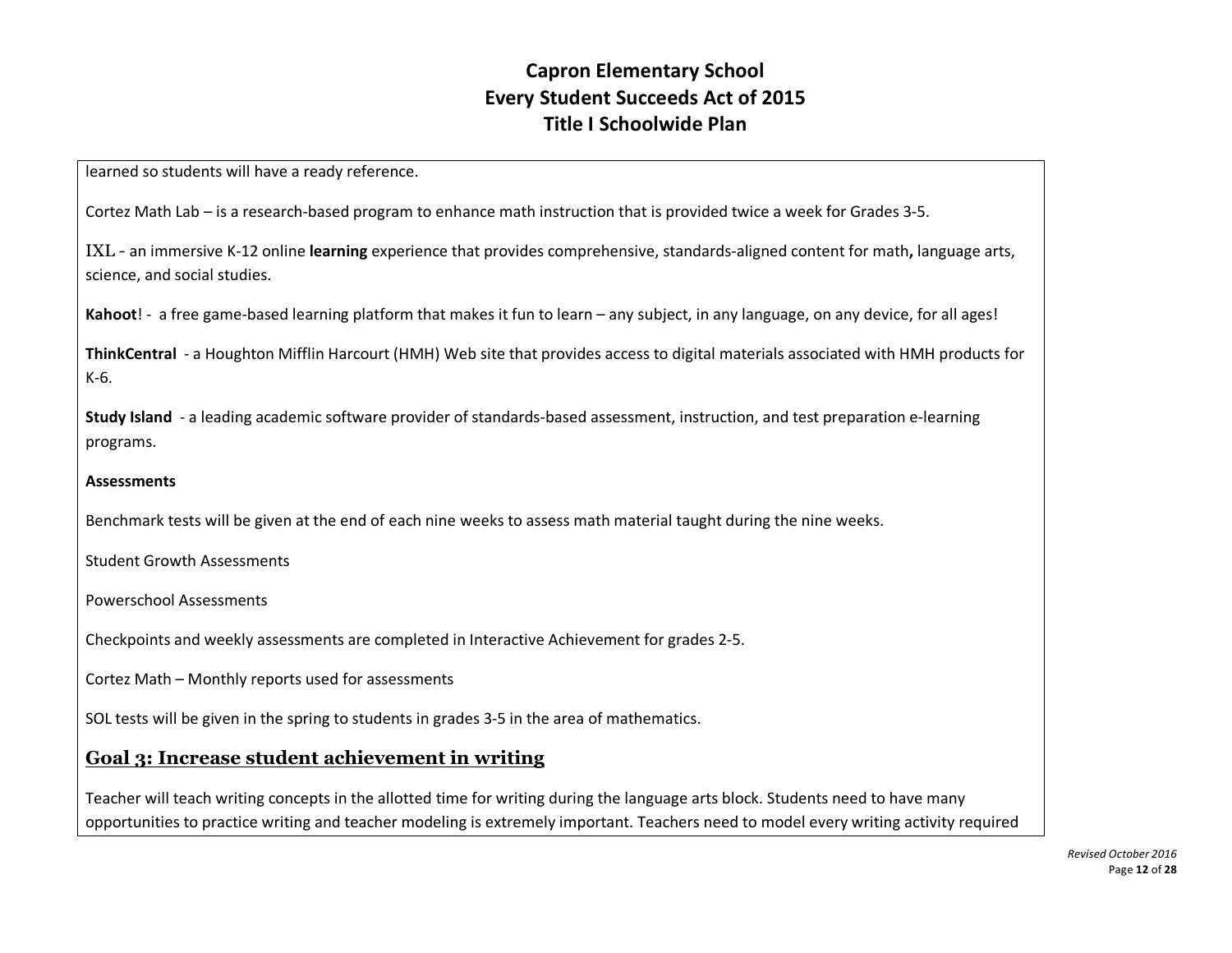of the students. Teachers will use the Houghton Mifflin Harcourt Reading series to teach grammar and writing. In addition to using the materials in the reading series the teacher will teach students journal writing and the steps in the writing process.

Teaching writing will be done through many formats:

- Journal writing will occur on a daily basis in grades Pre K-5.
- Poetry exposure and writing will begin in Pre-Kindergarten.
- The steps in the writing process (brainstorming, prewriting, revising, edit, and publishing) will be taught using teacher modeling.
- Teachers will make efforts to publish student writing. (Class books, hanging in the hall, through contests, etc.)
- Proofreading will begin in kindergarten and will continue through the upper elementary grades.
- The computer lab will be used for students to type their writing.
- Teacher modeling will occur in all grades. (Interactive writing, shared writing, etc.)
- Small groups can be utilized to teach the writing process. (Reading Specialist and Paraprofessional can help with this)

• Reference skills (using a dictionary, thesaurus, encyclopedia, internet, etc.) will be taught by the teacher and reinforced by the librarian during scheduled library times.

The reading specialists will assist teachers during the writing block with teaching and small group activities.

#### **Assessments**

Writing rubrics will be used to assess student writing. Teachers will assess student writing samples at least four times a year.

Alternative Writing Assessment (Grade 5 only)

#### **Goal 4: Increase student achievement and performance in four content areas.**

• Differentiated Instruction will occur in all subject areas. The following activities will be used to differentiate instruction in math, language arts, science and social studies.

1. Graphic organizers - an at-a-glance, visual representation of the important details of a text or topic. They are powerful visual tools that can help students focus their attention on key elements in a story, text, or topic area; integrate prior knowledge with newly-learned material; develop thinking processes; and become self-directed learners. The following eight organizers should be used across the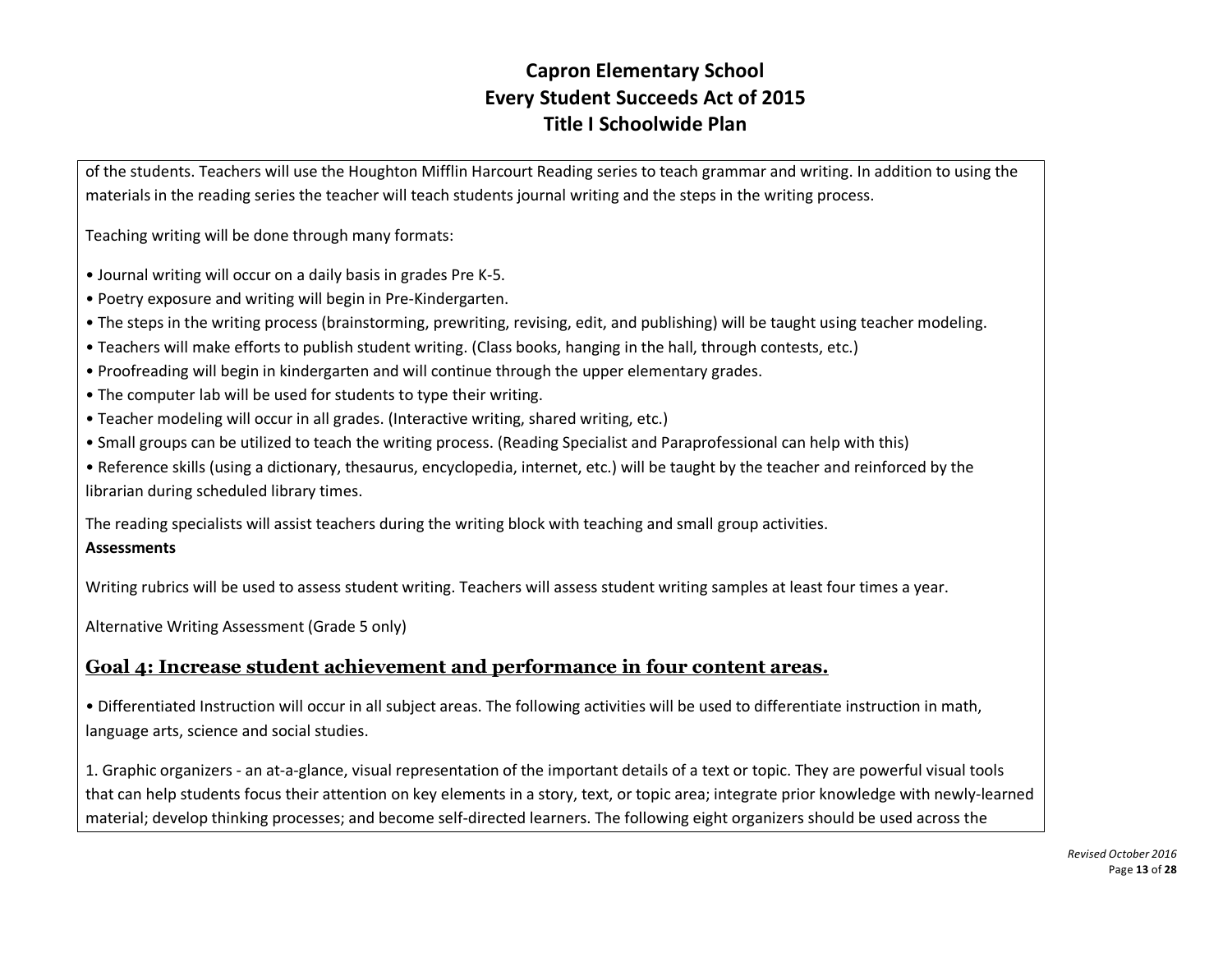curriculum regularly by the teachers to more accurately assess the students by highlighting what students are thinking and how they process information:

- Story Web
- Story Map
- KWL Chart
- Comparison Map
- Venn Diagram
- Time Line
- Chain Reaction
- Paragraph Frame

2. Cooperative learning groups - grouping that allows students to work in small groups with a common goal. Children of all achievement levels will work collaboratively allowing "low achieving" students to benefit from being in contact with a variety of achievement levels. When teachers use cooperative learning groups made up of students of different experiences and abilities to work together toward a goal, there are significant increases in learning.

3. Skill driven learning stations/centers - classroom areas that contain a collection of activities or materials designed to teach, reinforce, or extend a particular skill or concept.

4. Tier groups - teachers examine curriculum and decide if tier groups are needed:

a. Tier by Challenge - design tasks to represent different levels of challenge based on Bloom's Taxonomy.

b. Tier by Complexity - design tasks that represent simple and complex applications of content or skills.

c. Tier by Resources - design tasks that engage students in different and varied resources matched to their learning needs.

d. Tier by Outcome - design tasks that use common materials for different learning outcomes.

e. Tier by Process - design tasks that ask students to use different processes but address the same outcome.

f. Tier by Product - design tasks that ask students to present what they have learned in different ways.

5. Strategies from book The Differentiated Classroom - Responding to the Needs of All Learners by Carol Ann Tomlinson- in a differentiated classroom, a teacher makes consistent efforts to respond to students' learning needs as she is guided by general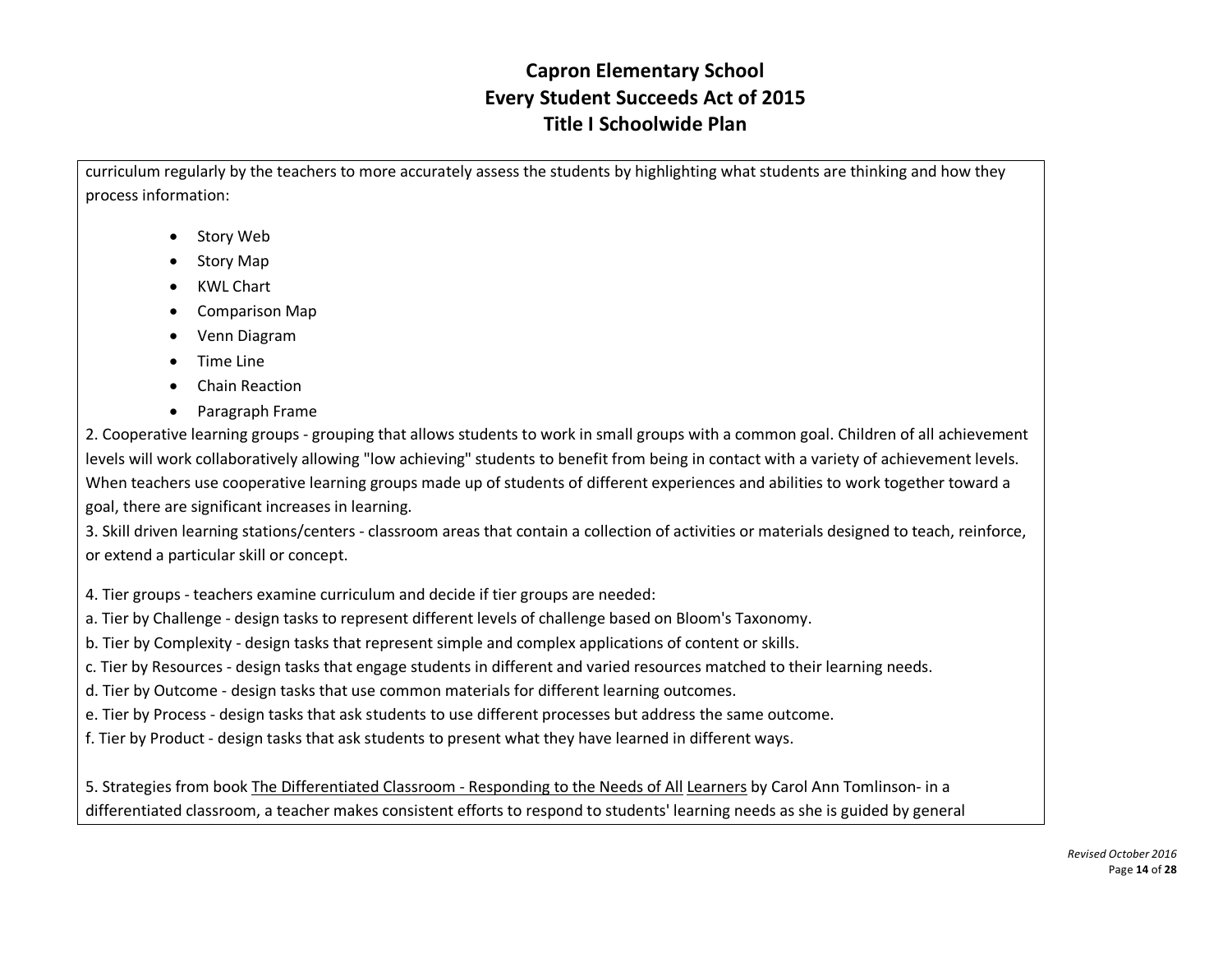principles of facilitating a classroom in which attention to individuals is effective. Incorporate strategies such as but not limited to:

- learning contracts
- small group instruction
- group investigation
- independent study
- varied texts

6. Code to the Future is an educational program designed to teach students the language of technology. It integrates both Programming and Game Design gibing students a well-rounded understanding of how to utilize technology to create

#### **Assessments**

In a differentiated classroom, assessment is ongoing and diagnostic. Its goal is to provide teachers day-to-day data on students' readiness for particular ideas and skills, their interests, and their learning profiles. As quoted in the book, The Differentiated Classroom - Responding to the Needs of All Learners by Carol Ann Tomlinson, "teachers do not use assessment as something that comes at the end of a unit to find out what students learned; rather, assessment is today's means of understanding how to modify tomorrow's instruction."

Therefore, such formative assessment may come from:

- small-group discussion with the teacher and a few students
- whole class instruction
- journal entries
- portfolio entries
- skill inventories
- pretests
- homework assignments
- student opinion
- interest surveys
- Epic Showcase demonstrating projects created in Code to the Future

*Revised October 2016* Page **15** of **28**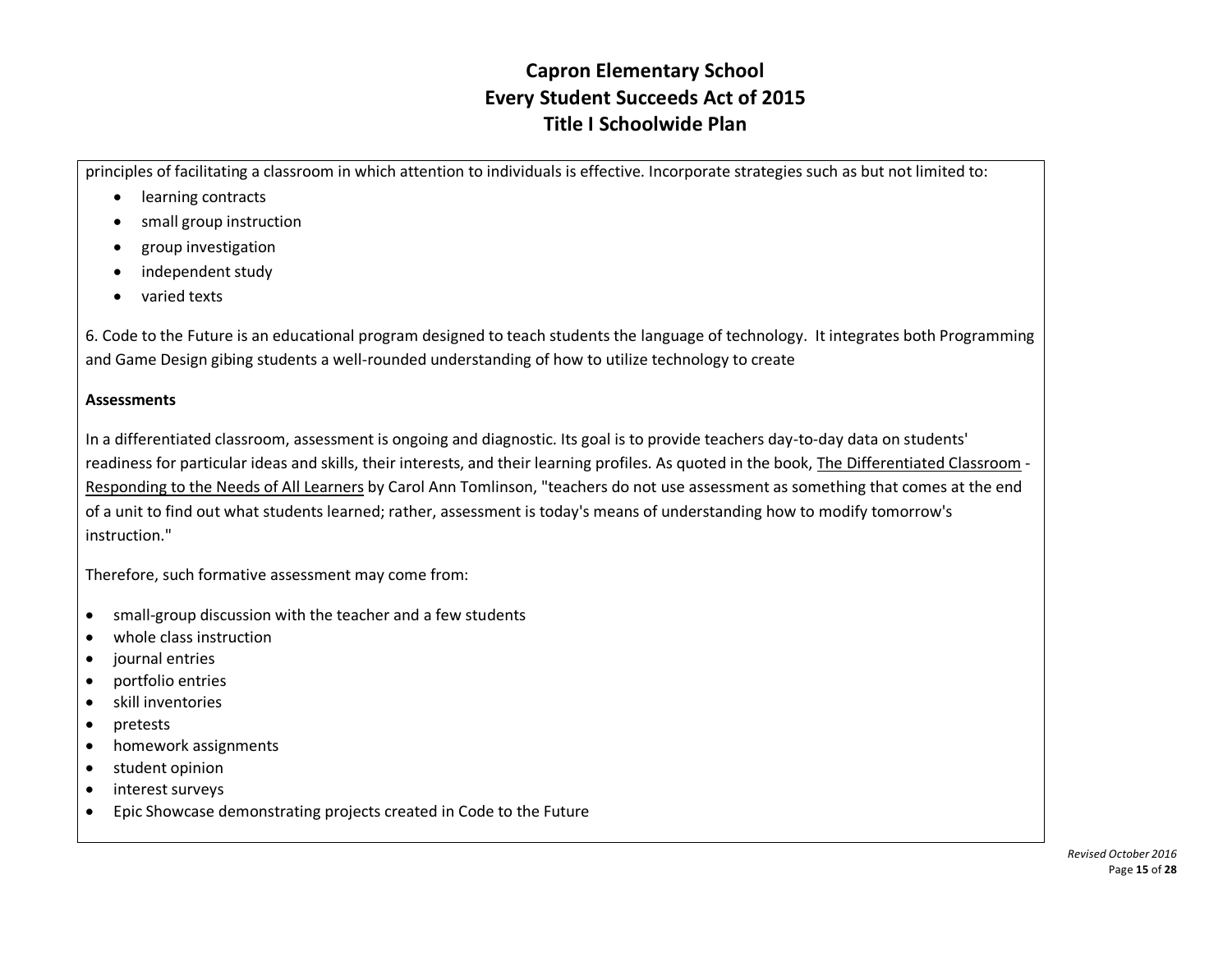At benchmark points in learning, such as the end of a chapter or unit, teachers in differentiated classrooms use assessment to formally record student growth. Even then, however, they seek varied means of assessment so that all students can fully display their skills and understandings. Assessment always has more to do with helping students grow than with cataloging their mistakes.

The faculty and staff will make themselves aware if there are any language or physical impairments that might inhibit a student from participating in any activity and work together to resolve any issues that would be a barrier to a equal access.

**Budget Implications:** The Title I Part A application includes funding for math manipulatives and interactive software, as well as funding for technology devices. In addition card stock, printer cartridges, sentence strips, chart markers, paper and additional consumable materials are needed and included in the budget.

**Benchmark/Evaluation:**

#### **Component 3** §1114(b)(7)(ii):

Provide a description of schoolwide reform strategies that use methods and instructional **strategies that strengthen the academic program in the school**; increase the amount and quality of learning time; and help provide an enriched and accelerated curriculum, which may include programs, activities, and courses necessary to provide a well-rounded education.

Evidence: Scientifically-based research strategies or activities that strengthen and enrich the academic program by: extending the school day; embedding reading and/or mathematics curricula into other instructional areas; or other strategies as appropriate. Include a description of how the reform strategies will be evaluated for effectiveness.

| Narrative:                                         |  |
|----------------------------------------------------|--|
| <b>Strategies:</b>                                 |  |
| <b>Strategies to increase parental involvement</b> |  |

*Revised October 2016* Page **16** of **28**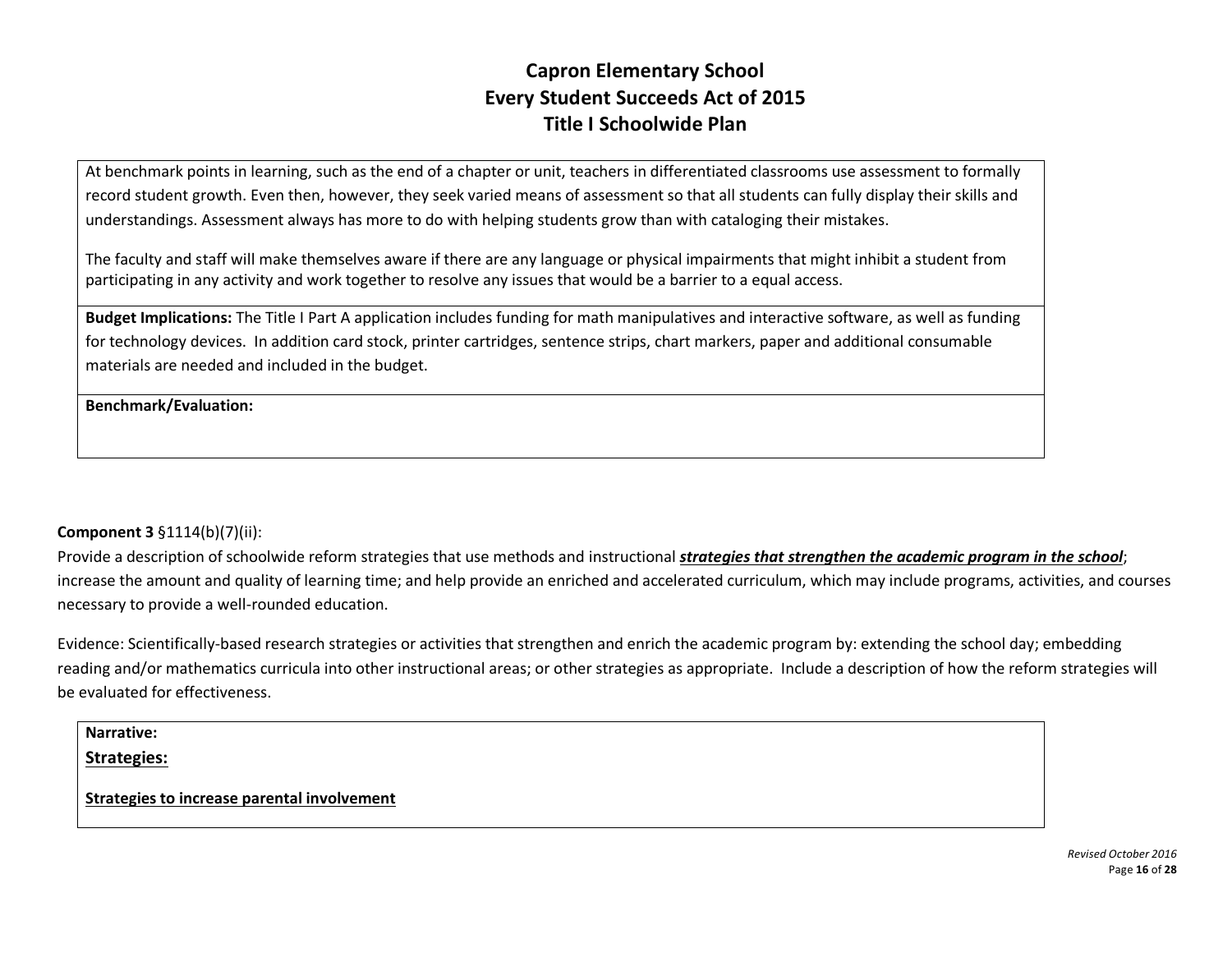Parental involvement is an important component of Southampton County Public Schools' mission. We strive to empower parents so they may play an active role in their child's educational process. We will supply families with the necessary information and materials they need in order to assist their children at home to improve academic achievement. This is reflected in the written parental involvement policy of each Title I school which closely correlates with the LEA's written parental policy.

At the beginning of each year we hold a Title I General Session/Open House where each parent/guardian receives a "Title I Family Handbook" (for families that were unable to attend, the students are given one to take home the next day). The handbook includes, among other information, activities that the parents can incorporate into their daily routines to enhance learning potential, environmental factors that increase learning ability, and resources that the parents can use at home with their child. At this event, each family also receives a copy of their child's SOLs. Parents are informed about the program and all services and resources available.

Every student/parent/teacher signs a "Title I Compact" that details the responsibilities of each of the parties involved in the student's education.

We hold a minimum of 2 activities a year for families with emphasis on specific educational strategies, the 5 components of reading (phonemic awareness, phonics, vocabulary, comprehension, and fluency) or ways of problem solving environmental issues that might impair learning. Accelerated Reader nights will give parents a chance to read books with children.

The Title I Teacher/Parent Liaison works closely with the teachers at each of the three Title I schools to assist them with parental involvement activities, including SOL workshops. We have established a countywide Family Resource Center. Each Title I school will promote the use of this resource.

Other strategies include PTO meetings and sponsored events, parent-teacher conferences, and home visits. Periodic newsletters/calendars; school, Title I, and Building Readers, inform families about school and program events as well as supply them with information on additional ways to work to help their child at home. Report cards/progress reports are distributed every nine weeks. Results from the SOL tests (for those students who participated), printouts of their child's PALS©

PALS (Phonological Awareness Literacy Screening) results, and Accelerated Reader™ reports are available upon request. Parents have opportunities to discuss the data at each parent-teacher conference (held after each report period).

> *Revised October 2016* Page **17** of **28**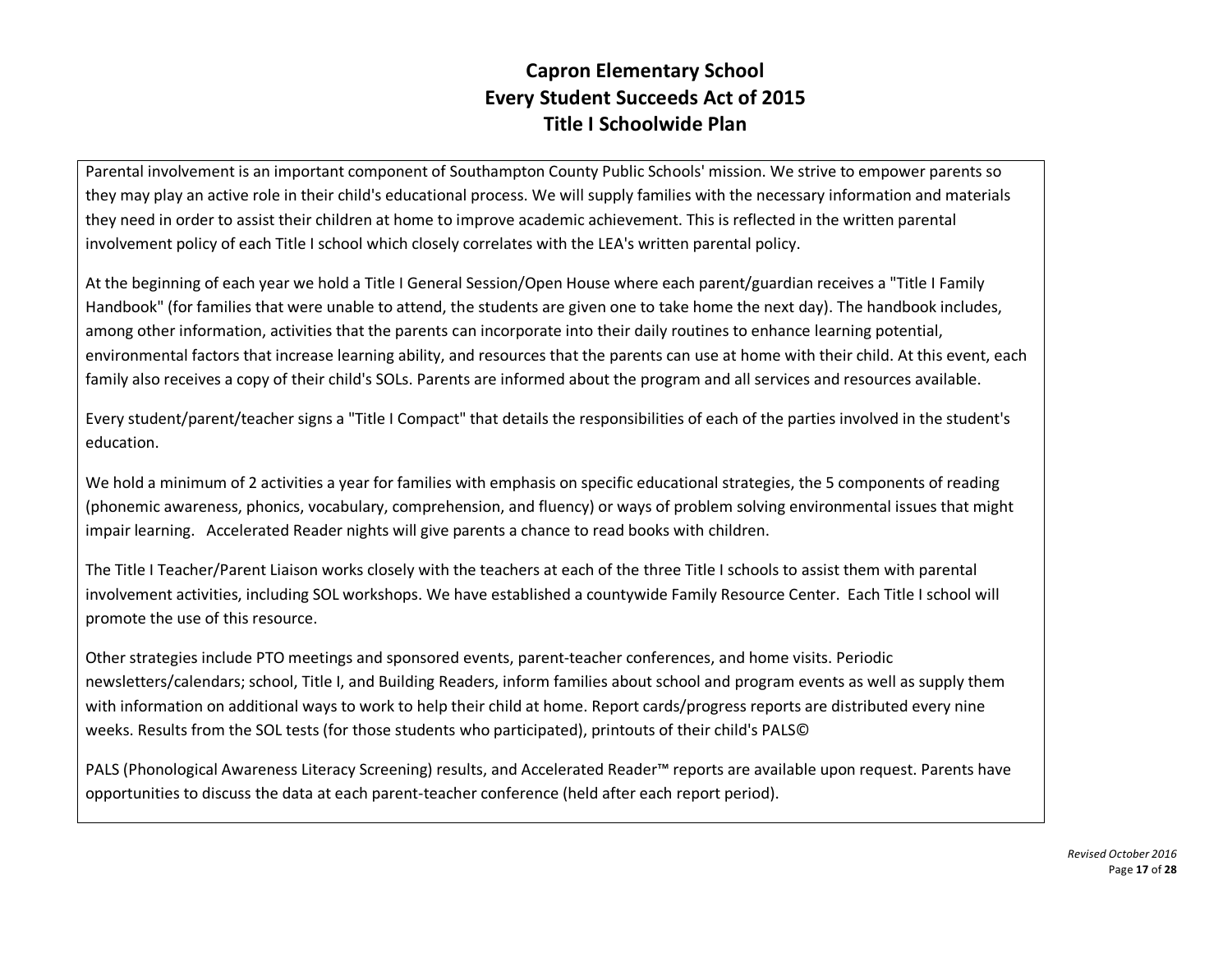Each school will have at least one parent representative on their schoolwide planning committee and to attend the Parent Advisory Council that will meet at least twice a year. The parents will have an opportunity to be actively involved with decisions concerning the Title I program as well as review and approval of the school-wide plan.

The faculty and staff of each school will make themselves aware if there are any language or physical impairments that might inhibit a family member from participating in any family activities. Arrangements are made to assure each willing parent's full involvement.

Pre-Kindergarten will offer two parent training workshops. In addition to the parent training workshops, there will also be a transition workshop offered for kindergarten readiness.

#### **Additional activities**

Capron Elementary School strives to make itself the center of community activity especially for the families. We have an excellent Pre-Kindergarten program in place. This means that many children are attending Capron Elementary from age four to age ten or eleven. We want our parents involved all along the way.

Parents play a vital role in our learning community. One of our best guarantees of children's success in the school is their family's involvement. Studies show that it is crucial for parents to be involved in their children's education, both in school and at home.

• Literacy Night - The parents will be invited to come out to school and read books with their children. Then they can assist their children in taking Accelerated Reader tests.

\*Read Across America Day activities – Special visitors read to each classroom, cupcakes for everyone and School wide Reading Challenge.

• Breakfast with Dad, Mom and Grandparents Days – The parents and grandparents will be invited on specific days to share breakfast with our students. (Doughnuts with Dads, Muffins with Mom and Gingerbread with Grandparents)

• Parent Volunteers (Adopt-A-Classroom) - Volunteers will be encouraged to Adopt-A-Classroom and donate their time to helping the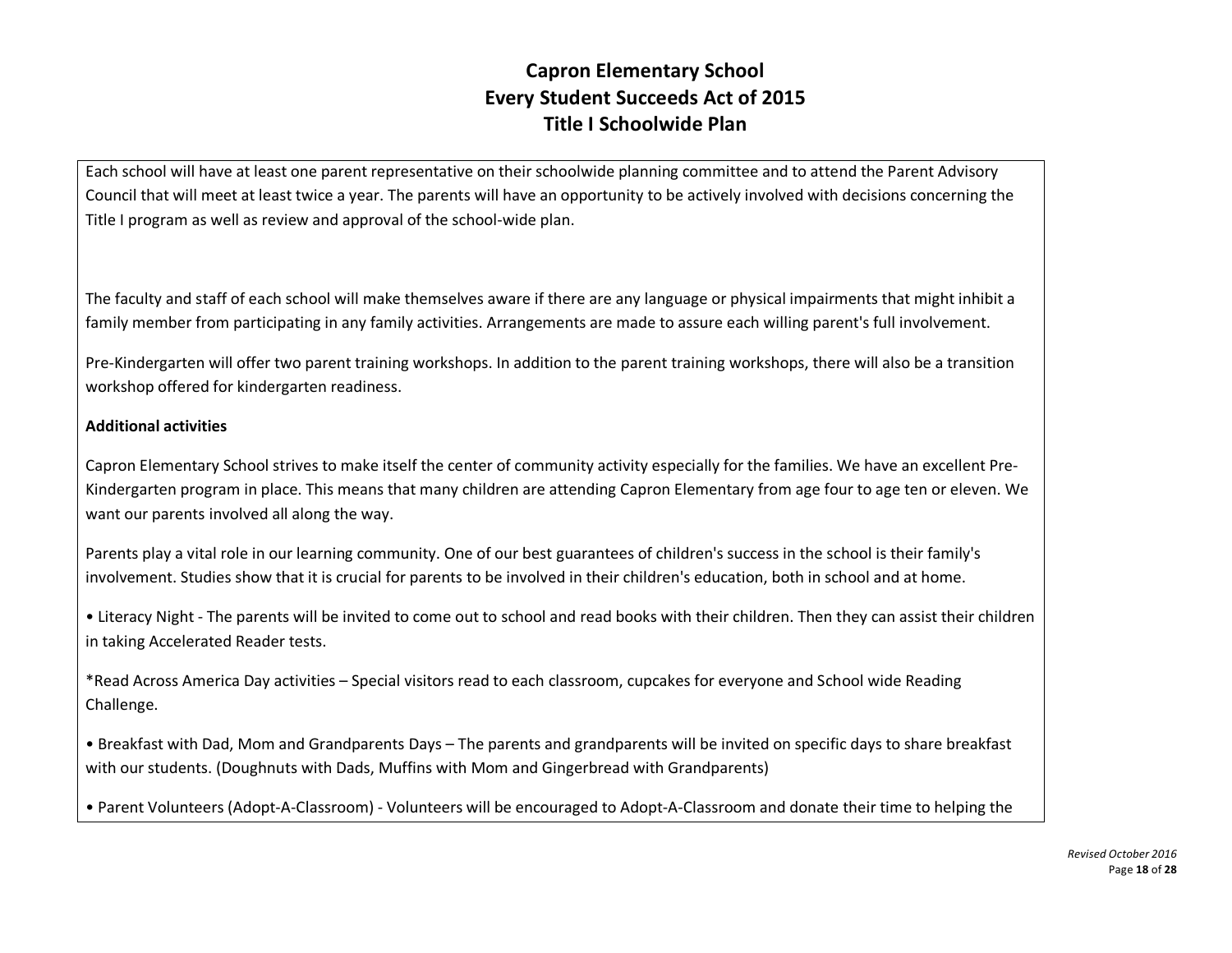teachers and students in various ways to improve the quality of education at Capron.

\*SOL Count Down to Standards of Learning Night – give parents information on how to assist their children in studying for the SOL tests.

\*SOL Pep Rally – SHS band performs to get the children excited about the SOLs.

\*Dairy Queen nights – gives families time to socialize with each other once every nine weeks.

\*Grade Level Plays – several grade levels perform plays during the school year.

\*Boo-Hoo Breakfast –social activity that includes PreKindergarten and Kindergarten children and their parents to welcome them to the f first day of school.

**Measures to include teachers in the decisions regarding the use of academic assessments in order to provide information on, and to improve, the achievement of individual students and the overall instructional program.** 

Strategies:

Teachers from each school are included in county-wide meetings that determine which academic assessments are used to evaluate students' achievement and/or need for remediation. These meetings include Teacher Advisory Committee, Grade Level meetings, Data Teams, Leadership Team, Comprehensive Reading Program Committee, and Lead Teacher Committees. All of these groups have input into the type and frequency of the assessment instruments. Teachers receive the disaggregated data from multiple sources. It is then used to direct planning and instruction. The county sponsors workshops for the teachers that include disaggregation of data, how to read data results and emphasize the importance of using this information to structure daily lessons for positively impacting student achievement.

#### **Activities to identify, and ensure timely assistance to students who experience difficulties. (Intervention Strategies)**

1. Daily remediation in language arts and math as determined by each teacher.

2. After school tutoring program in Spring - offered to students in grades 3-5 in preparation for the Virginia Standards of Learning tests.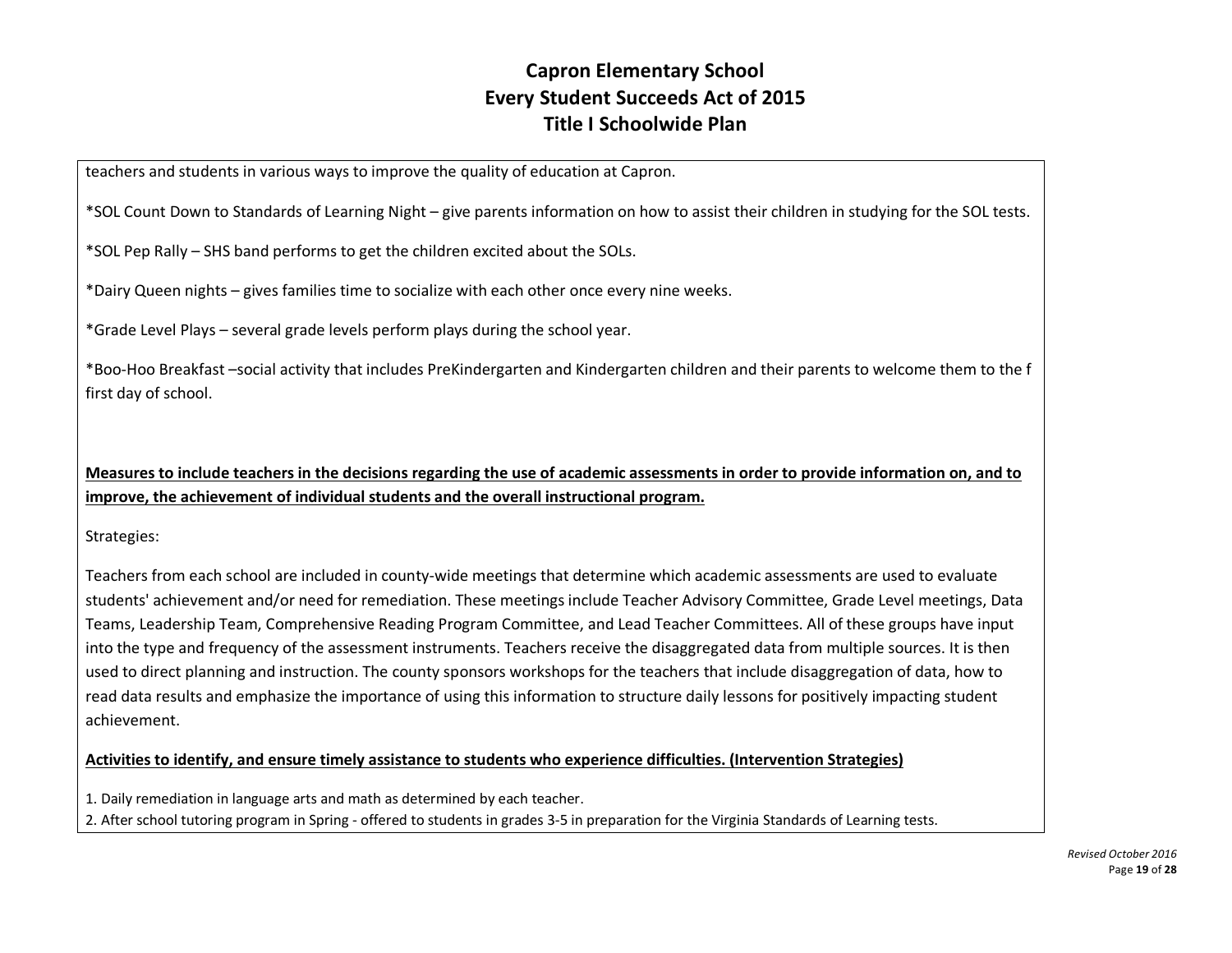3. Local church provides after school tutoring for students performing below certain criteria.

4. Intervention meetings - meetings held by school officials to assist those students who are not achieving on grade level that are attended by the classroom teacher, special education teacher, guidance counselor, principal, and parent. Strategies to assist the student in learning and possible testing options are discussed. Follow-up meetings are planned to check on child's progress.

5. Remedial Support Personnel

a. Title I Reading Specialists

b. Guidance Counselor

c. Speech Teacher

6. Pre-Kindergarten Program - Transition from Head Start, Title I preschool/pre K and Virginia Preschool Initiative to kindergarten in the elementary schools will take place each year. (component 7)

7. Tutors are hired to come in months before the SOLs to help with remedial instruction of struggling students.

8. Lunch Buddies – Teachers remediate students needing extra support during lunch.

9. Life Savers for Reading – volunteer tutoring program targeted at assisting students who are not reading on grade level as determined by PALS testing.

10. RUNNERS strategy will be practiced in grades 2-5 to increase comprehension. Students use the RUNNERS strategy when taking the reading comprehension section of any reading test. They are to write the word RUNNERS going down the side of the selection. Students will use RUNNERS to read the selection and answer the questions. Students will cross our each letter as they complete the task assigned to the letter.

R- Read the title and predict what the story will be about.

U - Understand the questions.

N- Number the paragraphs.

N- Now read the selection.

E- Enclose important information in the selection in circles.

R- Re-read the question and reference the text to find the best answer.

S- Select the best answer.

.

**Budget Implications:** The Title I Part A application includes funding for 1 Reading Specialist for Capron Elementary School for the Pre-K Program & classroom materials, two part time tutors, funding for Books by Mail, leveled books for classroom & take home libraries from a variety of genres, to include fiction and non-fiction readers.

> *Revised October 2016* Page **20** of **28**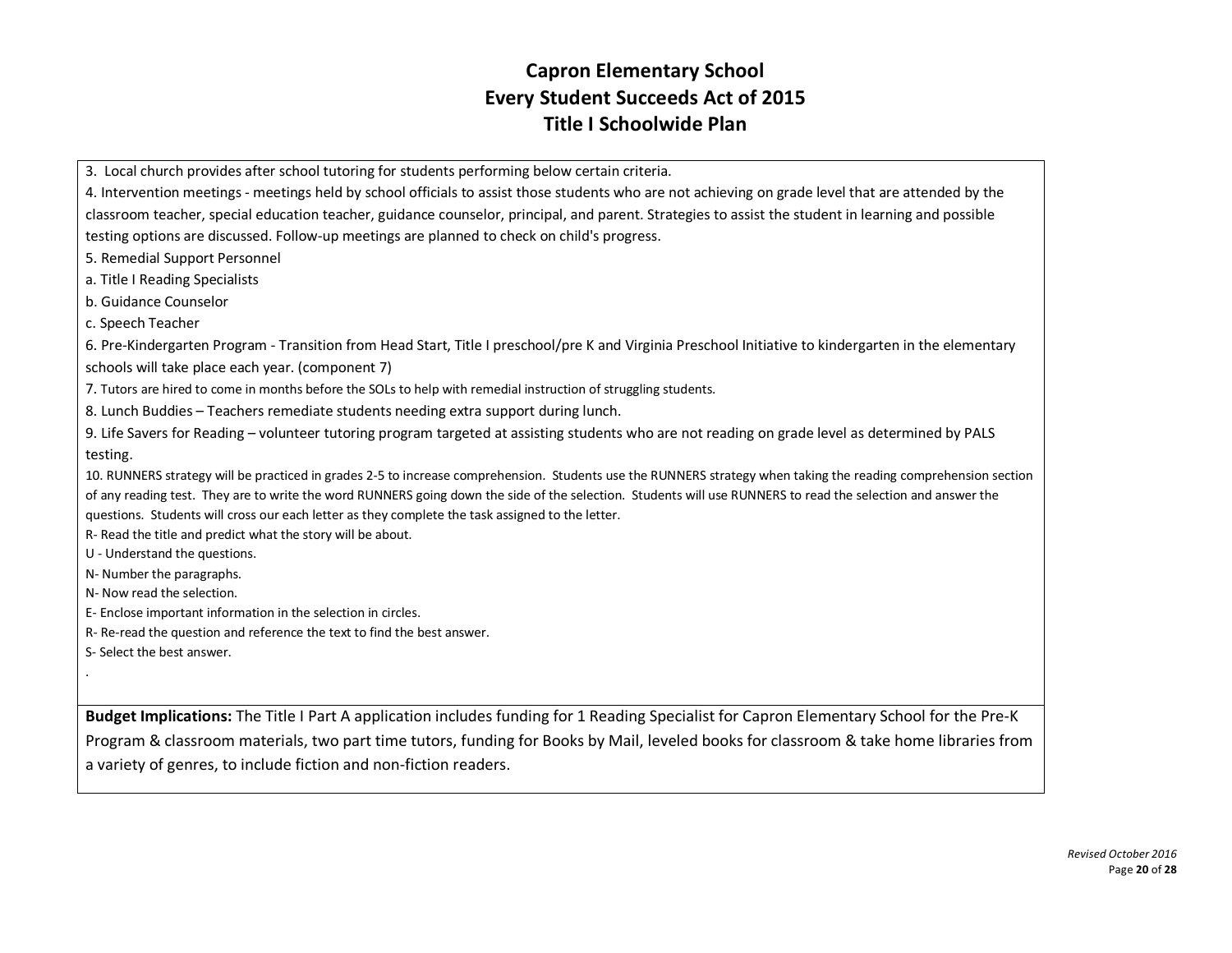#### **Benchmark/Evaluation:**

Assessments are stated at the end of each improvement goal.

#### **Component 4** §1114(b)(7)(iii):

Provide a description of schoolwide reform strategies that address the needs of all children in the school, but particularly *the needs of those at risk of not meeting the challenging state academic standards*, through activities which may include—

- § Counseling, school-based mental health programs, **specialized instructional support services**, mentoring services, and other strategies to improve students' skills outside the academic subject areas;
- § Preparation for and awareness of opportunities for postsecondary education and the workforce, which may include career and technical education programs and broadening secondary school students' access to coursework to earn postsecondary credit while still in high school (such as Advanced Placement, International Baccalaureate, dual or concurrent enrollment, or early college high schools);
- § Implementation of a schoolwide tiered model to prevent and address problem behavior, and **early intervening services**, coordinated with similar activities and services carried out under the Individuals with Disabilities Education Act (20 U.S.C. 1400 et seq.);
- § **Professional development** and other activities for teachers, **paraprofessionals**, and other school personnel to improve instruction and use of data from academic assessments, and to **recruit and retain effective teachers**, particularly in high-need subjects; and
- § Strategies for assisting **preschool children in the transition** from early childhood education programs to local elementary school programs and, if **programs are consolidated**, the specific state educational agency and local **education agency** programs and other federal programs that will be consolidated in the schoolwide program.

Evidence: Scientifically-based research strategies or activities such as student support services; behavior intervention systems; tiered systems of support; teacher recruitment and/or retention activities; or other activities as appropriate. Include a description of how the reform strategies will be evaluated for effectiveness.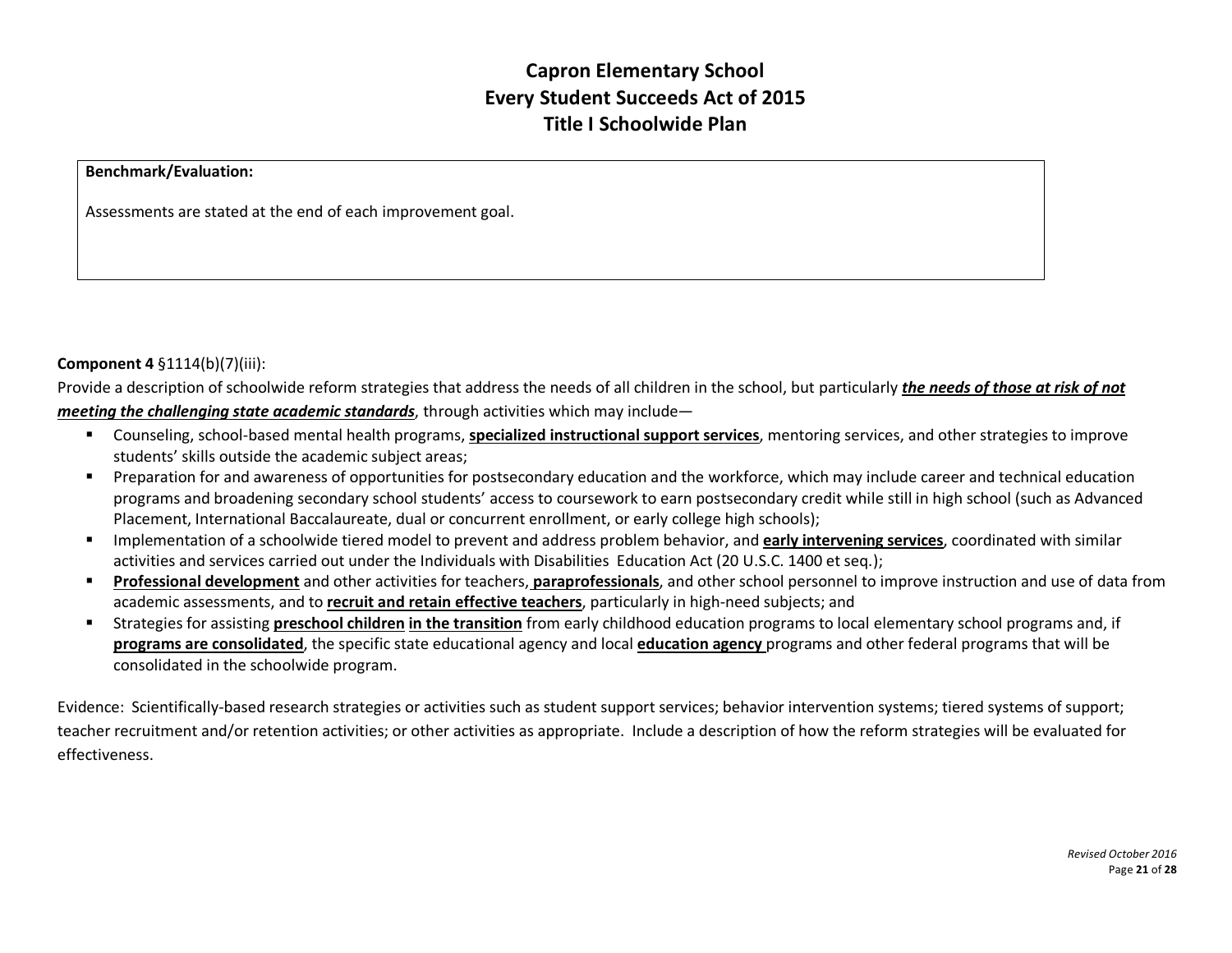#### **Narrative:**

Whole Brain Teach is instruction that includes vocal directions mixed with hand gestures, inflections, full body movement, head motions and chants. The teaching strategies are designed to maximize student engagement in lessons, positive interactions with classmates, and educational fun.

The 7 Habits of Happy Kids teaches 21<sup>st</sup> century leadership and life skills to students and creates a culture of student empowerment based on the idea that every child can be a leader.

Community Mentors come together the first day of school to welcome students back to school.

Bucket Fillers Program is designed to encourage acts of kindness throughout the school. Bucket fillers are those who help without being asked, give compliments and generally spread their love and good feelings to others.

In order to motivate students who are at risk, a number of rewards system for academic and behavioral achievement is implemented:

• Coupons for treats form Dairy Queen, Huddle House, McDonalds and Wendy's.

Wednesdays With a Book is a summer program in July where books and Ipads are taken to the local trailer park so the children can read and take Accelerated Reader tests.

#### **Instruction by highly qualified personnel**

The New Teacher Round-Up Program will provide more comprehensive training once a month to new teachers. Individual plans will be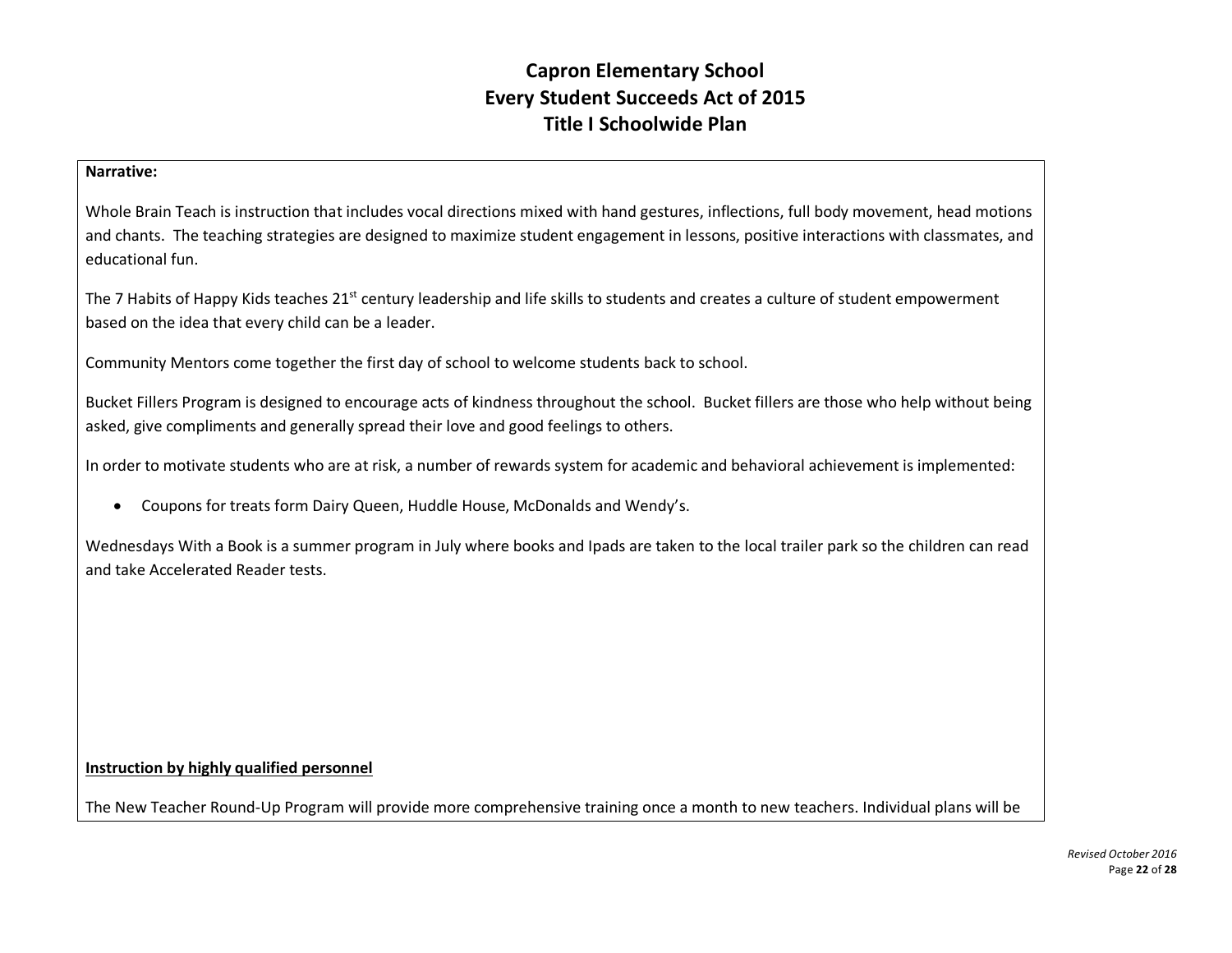developed for each teacher to meet "highly qualified" status. All teachers have to be certified in the subjects being taught.

All para-professional have to take a test or hold an Associates degree to qualify for the job.

**High Quality and ongoing professional development** for teachers, principals, paraprofessionals, and pupil services personnel, parents and other staff if appropriate, to enable all students to meet SOL requirements.

To ensure that teachers and paraprofessionals have the knowledge and strategies necessary to successfully implement the curriculum in a way that ensures an increase in student achievement, Southampton County Public Schools provides meaningful, on-going professional development opportunities during the summer and throughout the year. All principals, teachers, paraprofessionals and administrators have input in determining the professional development needs. A committee of administrators prioritizes the needs using data from the Standards of Learning tests, Phonological Awareness Literacy Screening© Pre-K-3, and six weeks Benchmark tests. Book studies, classroom follow-up, and coaching are deeply embedded into the professional culture to assure transfer of pedagogy from theory to practice. Reading Specialists assist in the coordination and implementation of the professional development plan at the individual schools, including modeling literacy lessons.

Personnel are encouraged to attend conferences, workshops and academies that will inform the teachers/administrators of the latest research based educational practices. These opportunities are selected to focus on the specific needs of the schools. Staff attending these types of opportunities is required to share the information as well as implement the new strategies in their classroom. The administrator responsible will ensure that the professional development opportunities are on-going and relevant.

All new teachers participate in the mentor program provided by the division. Lead mentors and coaches will provide ongoing training for new teachers throughout the year. Each new teacher will be assigned a mentor in their building to assist them with daily questions and situations. The intent of the mentor program is to support professional growth and to help new teachers develop the necessary skills that would assure their success in the classrooms.

Additional Professional Development Activities

- Peer Observations
- Whole Brain Teach Skype

*Revised October 2016* Page **23** of **28**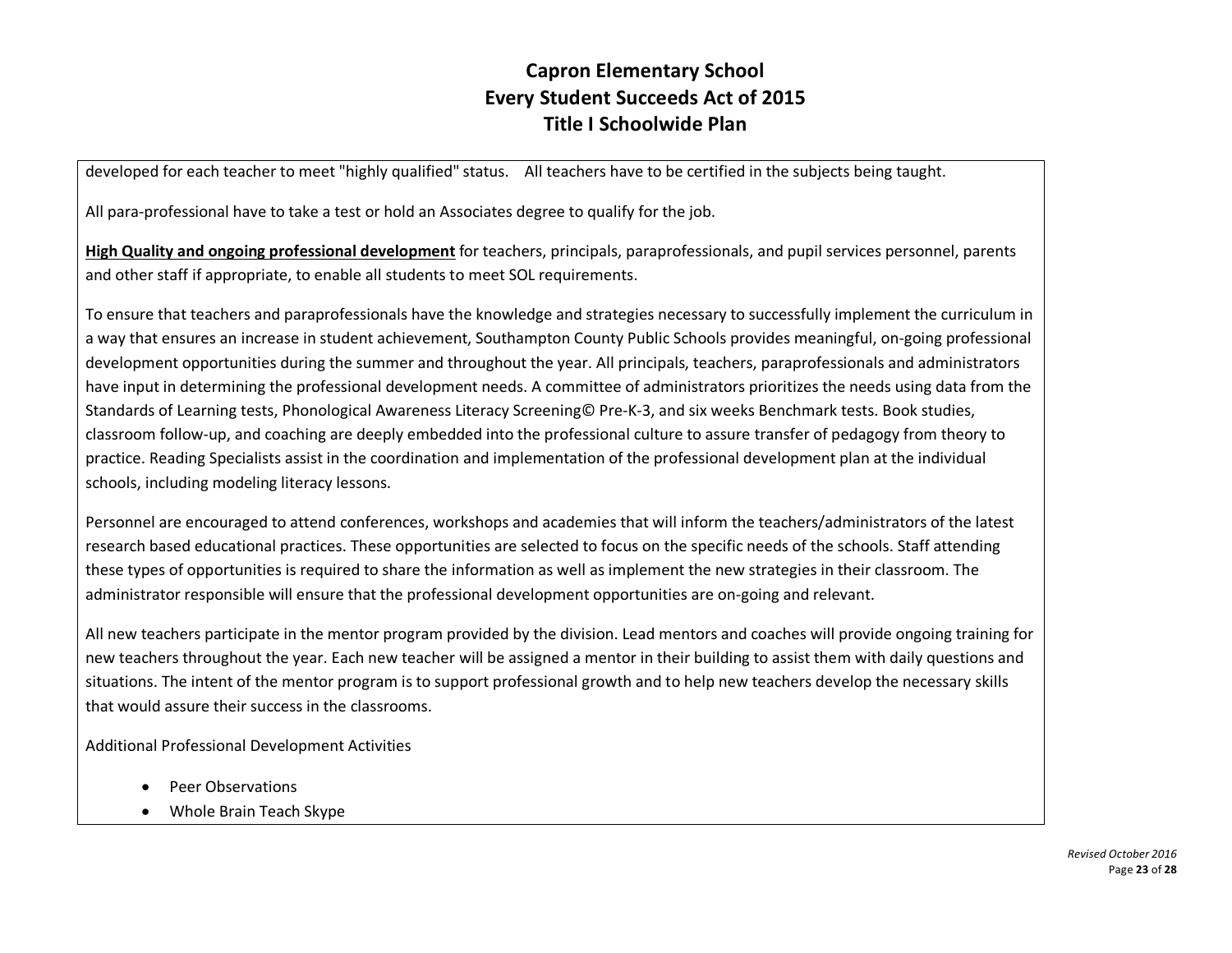• Virginia State Reading Association conference attended by Reading Specialist

**Strategies to attract high quality, highly qualified teachers** Collaboration with college personnel and professors will take place in order to encourage students to choose teaching as a profession.

National Board Certified Teachers – are highly accomplished educators who meet high and vigorous standards through intensive study, expert evaluation, self-assessment, and peer review. These teachers are needed to prepare diverse student populations with skills they need to complete in the world today.

#### **Plans for transition of preschool students**

Transition from Head Start, Title I preschool/pre-K and Virginia Preschool Initiative to kindergarten in the elementary schools will take place each year. Parents of students attending these programs are invited to attend school related activities such as PTO meetings and parent workshops. In the spring of the year, the teachers are invited to bring the students for a visit into the kindergarten classrooms. The kindergarten teachers meet with the preschool/pre-K teachers and review each student's assessment data to determine each student's strengths and weaknesses. In June, a parent workshop takes place for parents to learn ways to assist their child at home during the summer to prepare them for kindergarten. Each family receives a backpack of materials such as magnetic letters, dry erase board, markers, journals and small books.

#### **Coordination and integration of federal, state and local services and programs**

Coordination and integration of programs supported under ESSA takes place in a variety of ways at the federal, state and local levels. The Safe and Drug Free School program offers parent workshops. Adult Basic Education services and career and technical classes are available through the Southampton County Schools Technical Center. The Technical Career Center and Paul D. Camp Community College offer GED classes. Crisis Prevention Intervention training is provided for administrators and principals. Character Education programs are available in each school. Computers, software licensing, other equipment, technical support, training and repair services are available to all schools through local funds. State supported technology programs funds the on-line testing project. WHRO Public Television Station provides training and technical support to staff. Through Project YES, which is funded by state funds, provides peer mediation, SADD,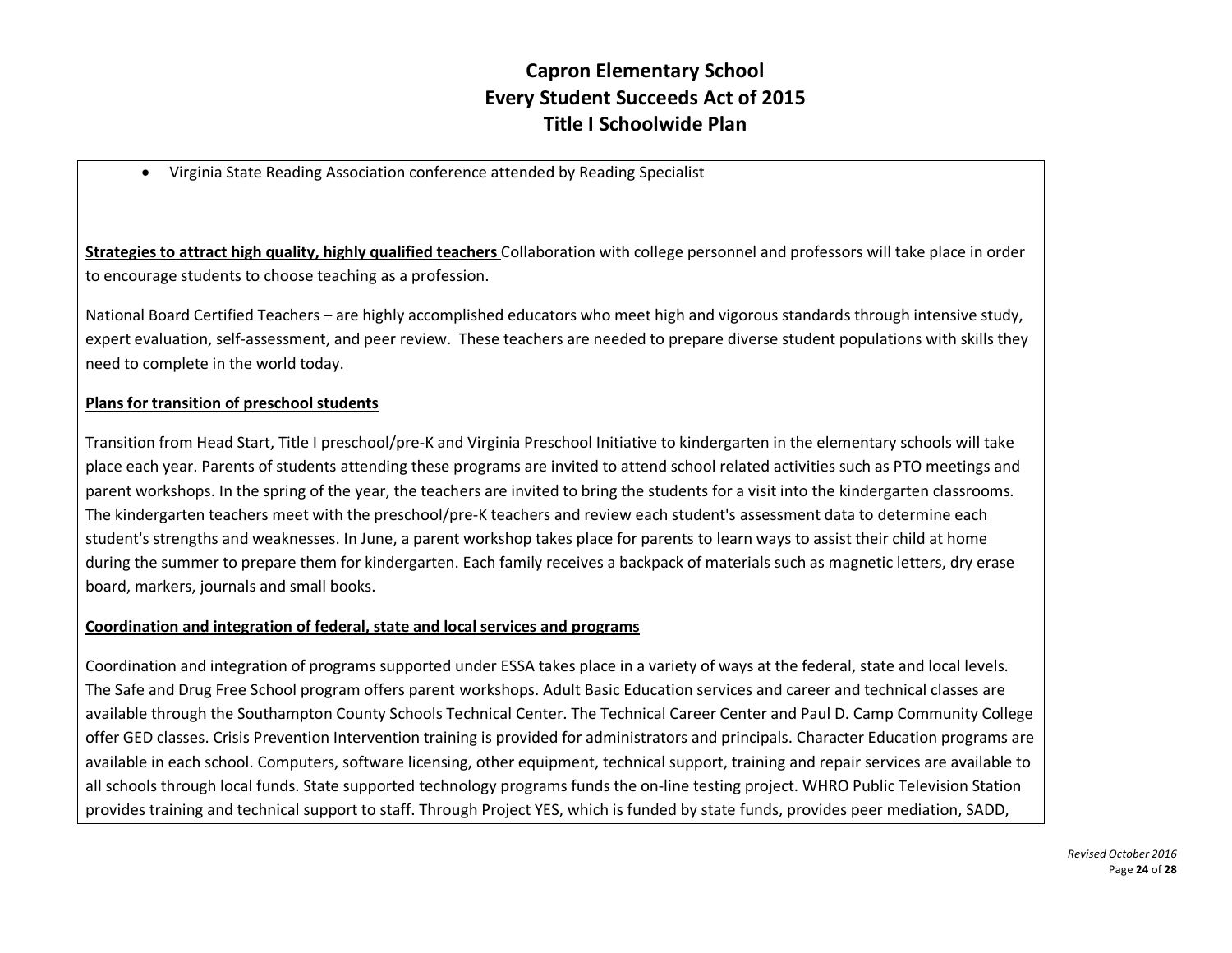student counseling, training for guidance counselors and parents at the secondary level. English as a second language classes are offered at the Technical Career Center in the evenings for parents and community members. Translation services and information in Spanish are available for parents and students.

The Southampton County Health Department and Department of Social Services work closely with the Instructional Specialist to ensure we are meeting the needs of the preschool children in the county. Social Services refers pre-schoolers for the program and works with the parents to make the process of entering school a smooth transition. The Health Department works with the school system to assist families with immunizations and physicals. School nurses are liaisons between the schools and the Health Department. The Special Education Department plays an important role in the pre-screening of preschool children. Speech therapists screen for any speech/language delays. Early Childhood special needs teachers team up with preschool teachers to screen each child using the Brigance® Preschool Screening Instrument.

When professional development is planned, all groups who may benefit from the training are invited to participate. When parent workshops are scheduled, the Adult Education Coordinator and the Technical Career Supervisor are included in the planning to maximize the number of families being reached. Coordination between Virginia Preschool Initiative and Adult Education takes place to offer GED courses. Parents of preschool students attending the child care class at the Technical Career Center are invited to participate in all parent workshops and family activities.

Virginia Preschool Initiative and Title I preschool classes are included in services and activities sponsored by the LEA. Each class receives instruction from the music and physical education teachers each week. The librarian meets with each class weekly and students check out books to take home.

Funds are coordinated to support programs for targeted subgroups in the following ways: SOL materials, SOL remediation, PALS©, and state summer school funding provides remedial services for students in each of the sub-groups.

**Budget Implications:** Title I Part A funding provides funding for:

Reading Specialist and Reading Teachers to attend the Virginia State Reading Conference (registration, meals and transportation).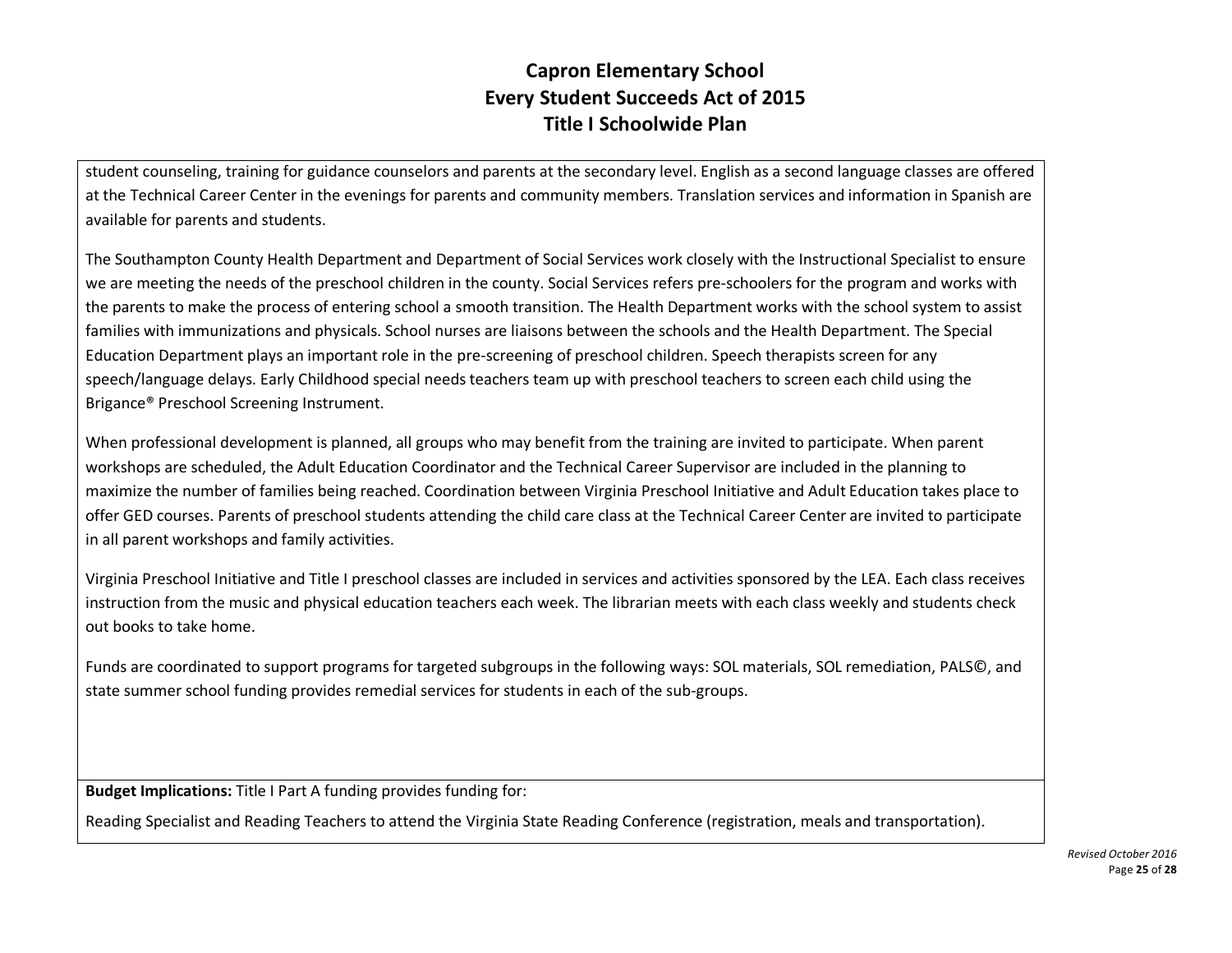Parent workshops: light meals, materials and resources for the parents of the Pre-K and K-5 students to work with their children at home to sharpen school readiness skills for kindergarten (Pre-K) and (K-5) master state standards.

Pre-K Teacher and Para-Pro

**Benchmark/Evaluation:**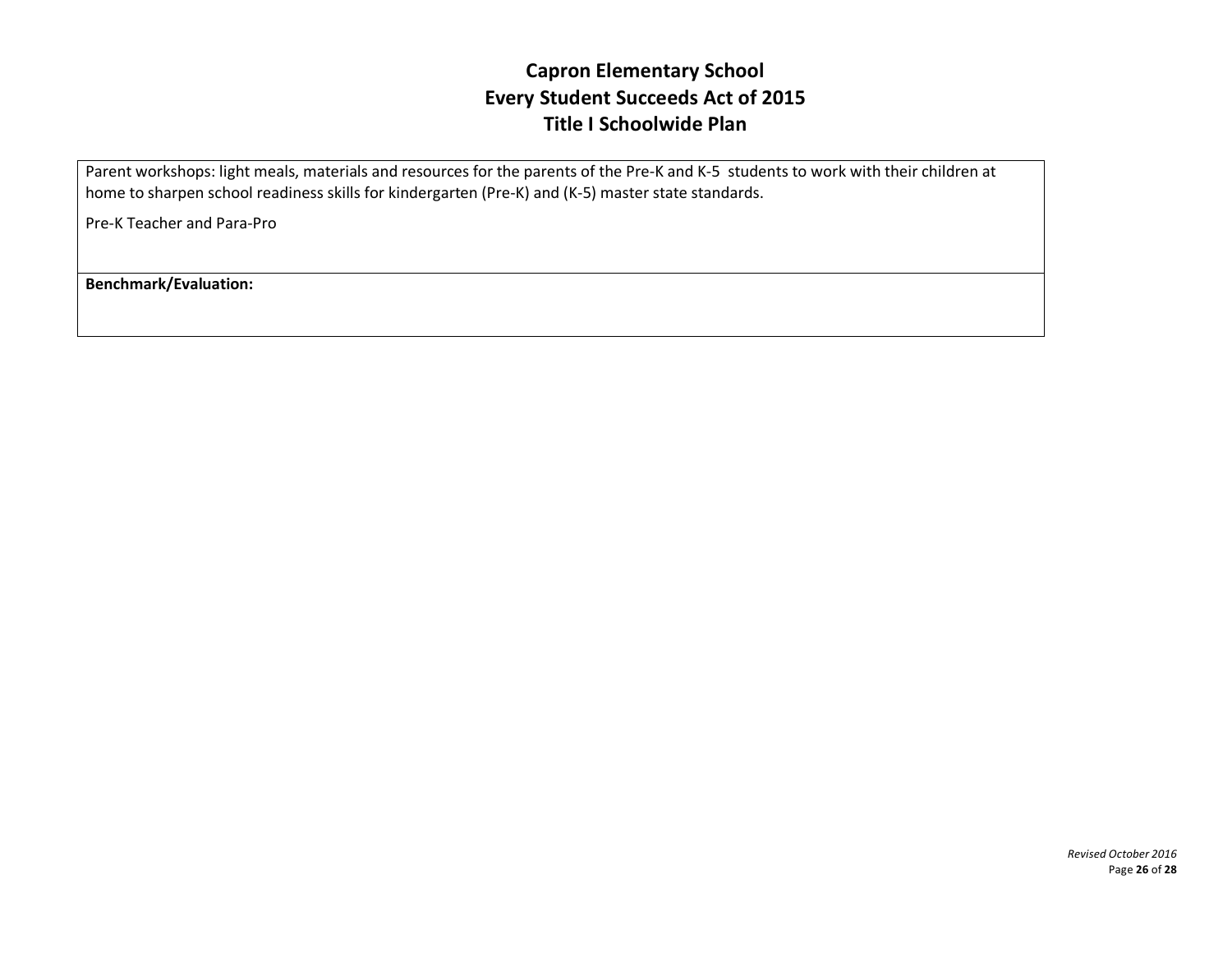#### **Committee Members**

**Dr. Allison Francis Principal**

**Kathy Thompson** *Title I Reading Specialist*

> *Katie Holland Grade 5 Teacher*

*Connie Johnson Kindergarten Teacher*

> *Anne Jennings Parent*

*Desiree Key Parent*

> *Revised October 2016* Page **27** of **28**